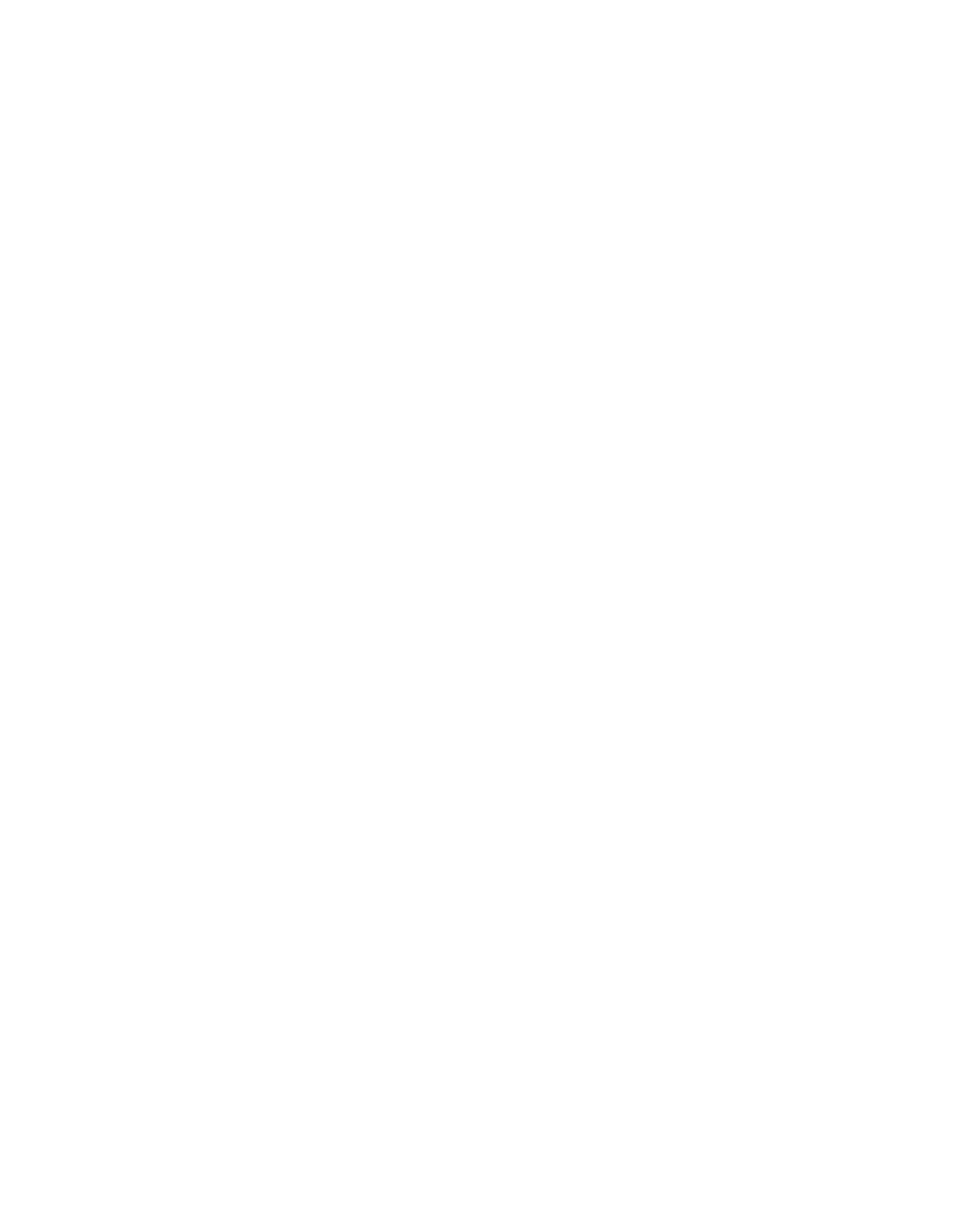# **U.S. PHYSICAL THERAPY, INC. 1300 West Sam Houston Parkway South, Suite 300 Houston, Texas 77042 (713) 297-7000**

# **PROXY STATEMENT ANNUAL MEETING OF STOCKHOLDERS MAY 21, 2019**

## **Proxy Statement**

This Proxy Statement is being provided to stockholders in connection with the solicitation of proxies by the Board of Directors for use at the Annual Meeting of Stockholders (the ''Annual Meeting'') of U.S. Physical Therapy, Inc. ("we", "us", "our", "USPT" or the "Company") to be held on Tuesday, May 21, 2019 at 9:00 a.m. (central time) at the Company's principal executive offices located at 1300 West Sam Houston Parkway, Suite 300, Houston, Texas, 77042.

## **Proxy Solicitation**

Your vote and proxy are being solicited by our Board of Directors ("Board of Directors" or "Board") for use at the Annual Meeting. This Proxy Statement and the enclosed proxy card are being mailed on behalf of our Board of Directors on or about April 9, 2019 to all of our stockholders of record as of the close of business on the record date, Tuesday, April 2, 2019 (the ''Record Date'').

Your presence at the Annual Meeting will not automatically revoke your proxy. You may, however, revoke your proxy at any time prior to its exercise by delivering to us another proxy bearing a later date, by attending the Annual Meeting and voting in person, or by filing a written notice of revocation before the Annual Meeting with Richard Binstein, our Secretary, at our principal executive offices located at 1300 West Sam Houston Parkway South, Suite 300, Houston, Texas 77042. If you receive multiple proxy cards, this indicates that your shares are held in more than one account, such as two brokerage accounts, or are registered in different names. You should vote each of the proxy cards received to ensure that all of your shares are voted.

#### **Your Vote is Important**

Whether or not you plan to attend the Annual Meeting, please take time to vote your shares by signing and returning a proxy card as soon as possible.

#### **Proposals To Be Voted On and the Board's Voting Recommendations**

The following three proposals are scheduled to be voted on at the Annual Meeting:

- Election of ten director nominees.
- Advisory vote to approve named executive officer compensation.
- Ratification of the appointment of Grant Thornton LLP as our independent registered public accounting firm for the year ending December 31, 2019.

**THE BOARD OF DIRECTORS RECOMMENDS THAT YOU VOTE IN FAVOR OF: THE ELECTION OF EACH OF THE TEN NOMINEES FOR DIRECTOR, THE NON-BINDING APPROVAL OF THE NAMED EXECUTIVE OFFICER COMPENSATION, AND THE RATIFICATION OF THE APPOINTMENT OF GRANT THORNTON LLP AS OUR INDEPENDENT REGISTERED PUBLIC ACCOUNTING FIRM FOR THE YEAR ENDING DECEMBER 31, 2019.**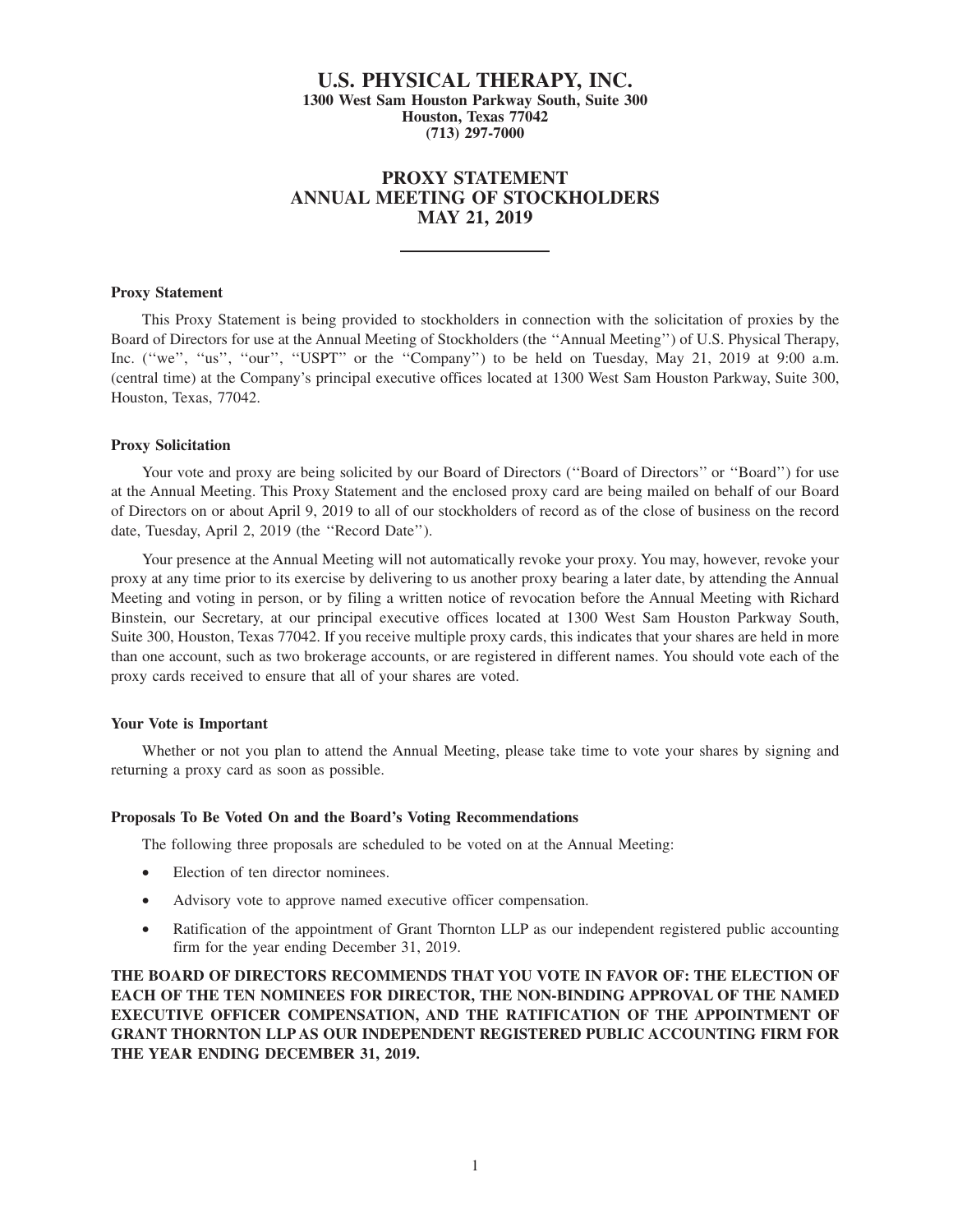## **Important Notice Regarding the Availability of Proxy Materials for the Stockholder Meeting to be Held on May 21 2019:**

We have elected to provide access to our proxy materials both by sending you this full set of proxy materials, including a Notice of 2019 Annual Meeting of Stockholders, proxy card and Annual Report for the year ended December 31, 2018, and by notifying you of the availability of our proxy materials on the Internet. **The Notice of 2019 Annual Meeting of Stockholders, this Proxy Statement, proxy card and Annual Report for the year ended December 31, 2018 are available at** https://materials.proxyvote.com/90337L. The materials on the website are searchable, readable and printable and the website does not have ''cookies'' or other tracking devices which identify visitors. To obtain directions to attend the Annual Meeting and vote in person, please contact Richard Binstein, our Secretary, at 800-530-6285 or via email at investorrelations@usph.com.

#### **Who Can Vote:**

All holders of record of our common stock at the close of business on April 2, 2019 are entitled to vote at the Annual Meeting. Holders of our common stock are entitled to one vote per share.

#### **Proxies:**

**Properly executed but unmarked proxies will be voted FOR the election of our ten director nominees, FOR the non-binding approval of named executive officer compensation, and FOR the ratification of the appointment of Grant Thornton LLP as our independent registered public accounting firm for the year ending December 31, 2019.** If you ''withhold'' your vote for any of the director nominees, this will be counted as a vote **AGAINST** that nominee. If any other matters are properly brought before the Annual Meeting, the persons named in the proxy card will vote your shares as directed by a majority of the Board of Directors.

#### **Quorum:**

Only shares of our common stock can be voted, with each share entitling its owner to one vote on all matters that come before the Annual Meeting. The close of business on Tuesday April 2, 2019 was fixed by the Board of Directors as the Record Date for determination of stockholders entitled to vote at the Annual Meeting. The number of shares of our common stock outstanding on the Record Date was 12,761,092. The presence, in person or by proxy, of at least a majority of the shares outstanding on the Record Date is necessary to constitute a quorum at our Annual Meeting. Abstentions will be treated as present for determining a quorum at the Annual Meeting. If a broker holding your shares in ''street'' name indicates to us on a proxy card that the broker lacks discretionary authority to vote your shares for all matters at the meeting, we will not consider your shares as present or entitled to vote for any purpose. There is no cumulative voting in the election of directors and, as required by Nevada law, the directors will be elected by a plurality of the votes cast at the Annual Meeting, subject to the requirements of the Company's Corporate Governance Guidelines regarding the need to receive more ''For'' votes than ''Withhold'' votes, as discussed in more detail below.

#### **Cost of Proxy Solicitation:**

We will bear the cost of soliciting proxies. Some of our directors, officers and regular employees may solicit proxies, without additional compensation, personally or by telephone. Proxy materials will also be furnished without cost to brokers and other nominees to forward to the beneficial owners of shares held in their names.

#### **Questions and Additional Information:**

You may call our Chief Financial Officer, Lawrance W. McAfee, at 800-580-6285 or email us at investorrelations@usph.com if you have any questions. A copy of our Annual Report on Form 10-K for the year ended December 31, 2018 accompanies this Proxy Statement. **We have filed an Annual Report on Form 10-K for the year ended December 31, 2018 (the ''Form 10-K'') with the Securities and Exchange Commission (the ''SEC''). You may obtain additional copies of the Form 10-K by downloading it from our website at** www.usph.com, **by writing to U.S. Physical Therapy, Inc., 1300 West Sam Houston Parkway South, Suite 300, Houston, Texas 77042, Attention: Richard Binstein, Secretary, or by emailing us at investorrelations@usph.com.**

## **PLEASE VOTE — YOUR VOTE IS IMPORTANT**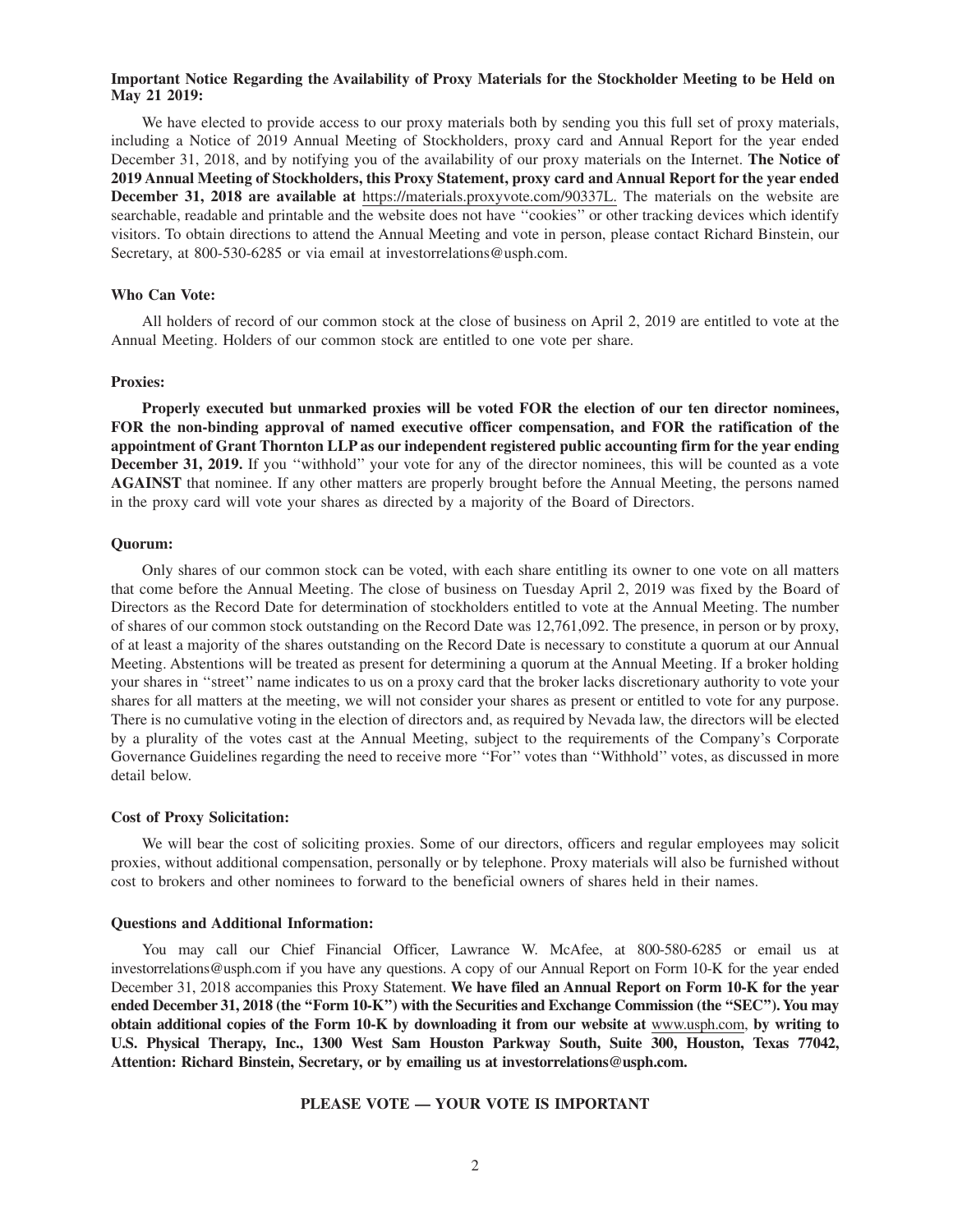## **PROPOSAL 1 — ELECTION OF DIRECTORS**

The accompanying proxy card, unless marked to the contrary, will be voted in favor of the election of Jerald L. Pullins, Christopher J. Reading, Lawrance W. McAfee, Mark J. Brookner, Harry S. Chapman, Kathleen A. Gilmartin, Dr. Bernard A. Harris, Jr., Edward L. Kuntz, Reginald E. Swanson and Clayton K. Trier. All of these nominees are current directors standing for re-election at the Annual Meeting to serve until the next annual meeting of stockholders or until their successor is elected and qualified. The Governance and Nominating Committee, which consists solely of directors who are independent under the applicable New York Stock Exchange (''NYSE'') listing standards, recommended the nomination of the ten directors to the Board of Directors. Based on that recommendation, the Board nominated such directors for election at the Annual Meeting.

The Board of Directors has affirmatively determined that Messrs. Pullins, Brookner, Chapman, Kuntz, Trier, and Dr. Harris and Ms. Gilmartin are independent under the NYSE listing standards. Messrs. McAfee and Reading, who are both executive officers of the Company, and Mr. Swanson, who is an employee of the Company, were determined not to be independent under the NYSE listing standards. The nominees for director are:

| Age                                      | <b>Director</b><br><b>Since</b> | <b>Position(s)</b> Held                                        |
|------------------------------------------|---------------------------------|----------------------------------------------------------------|
| 77                                       | 2003                            | Chairman of the Board                                          |
| Christopher J. Reading $\dots$<br>55     | 2004                            | President, Chief Executive Officer and Director                |
| 64                                       | 2004                            | Executive Vice President, Chief Financial Officer and Director |
| 74                                       | 1990                            | Director                                                       |
| Harry S. Chapman<br>-74                  | 2010                            | Director                                                       |
| 67                                       | 2018                            | Director                                                       |
| Dr. Bernard A. Harris, Jr. $\dots$<br>62 | 2005                            | Director                                                       |
| 74                                       | 2014                            | Director                                                       |
| Reginald E. Swanson $\ldots$<br>65       | 2007                            | Director (and an employee of STAR Physical Therapy, LP (*)     |
| Clayton K. Trier $\dots\dots\dots$<br>67 | 2005                            | Director                                                       |
|                                          |                                 |                                                                |

STAR Physical Therapy, LP is a subsidiary of the Company.

#### **Director Biographies:**

*Jerald L. Pullins* has served on our Board since 2003, and was appointed Chairman of the Board on May 17, 2011. He is currently engaged in the development and management of private enterprises in the healthcare field. From October 2007 to the present, Mr. Pullins has been the Managing Member of SeniorCare Homes, LLC, which develops, owns and operates supervised, residential homes for senior citizens with alzheimer, dementia and other memory impairment conditions. Since January 2013, Mr. Pullins has been Chairman and CEO of Baldwin Brothers Cremation, LLC, which owns and operates facilities providing cremation, funeral and related services. From 2007 to May 2013, he served as Chairman of the Board of Directors of Pet Partners, LLC, a private enterprise involved in the acquisition and management of primary care, small animal veterinary hospitals. Mr. Pullins was elected a director of Live Oak Bank, Inc., a publicly held financial institution, in 2011, and he currently serves on its Governance and Nominating Committee.

*Christopher J. Reading* was promoted to President and Chief Executive Officer and elected to our Board effective November 1, 2004. Prior to 2004, Mr. Reading served as our Chief Operating Officer since joining us in 2003. From 1990 to 2003, Mr. Reading served in various executive and management positions with HealthSouth Corporation where most recently he served as Senior Vice President of Operations responsible for over 200 facilities located in 10 states. Mr. Reading is a physical therapist.

*Lawrance W. McAfee* was promoted to Executive Vice President and elected to our Board effective November 1, 2004. Mr. McAfee also serves as our Chief Financial Officer, a position he has held since joining us in 2003. Mr. McAfee's prior experience includes having served as Chief Financial Officer of three public companies and President of two private companies.

*Mark J. Brookner* has served on our Board since August 1998. Mr. Brookner is currently a private investor. He served as our Chief Financial Officer from 1992 to 1998 and as our Secretary and Treasurer during portions of that period.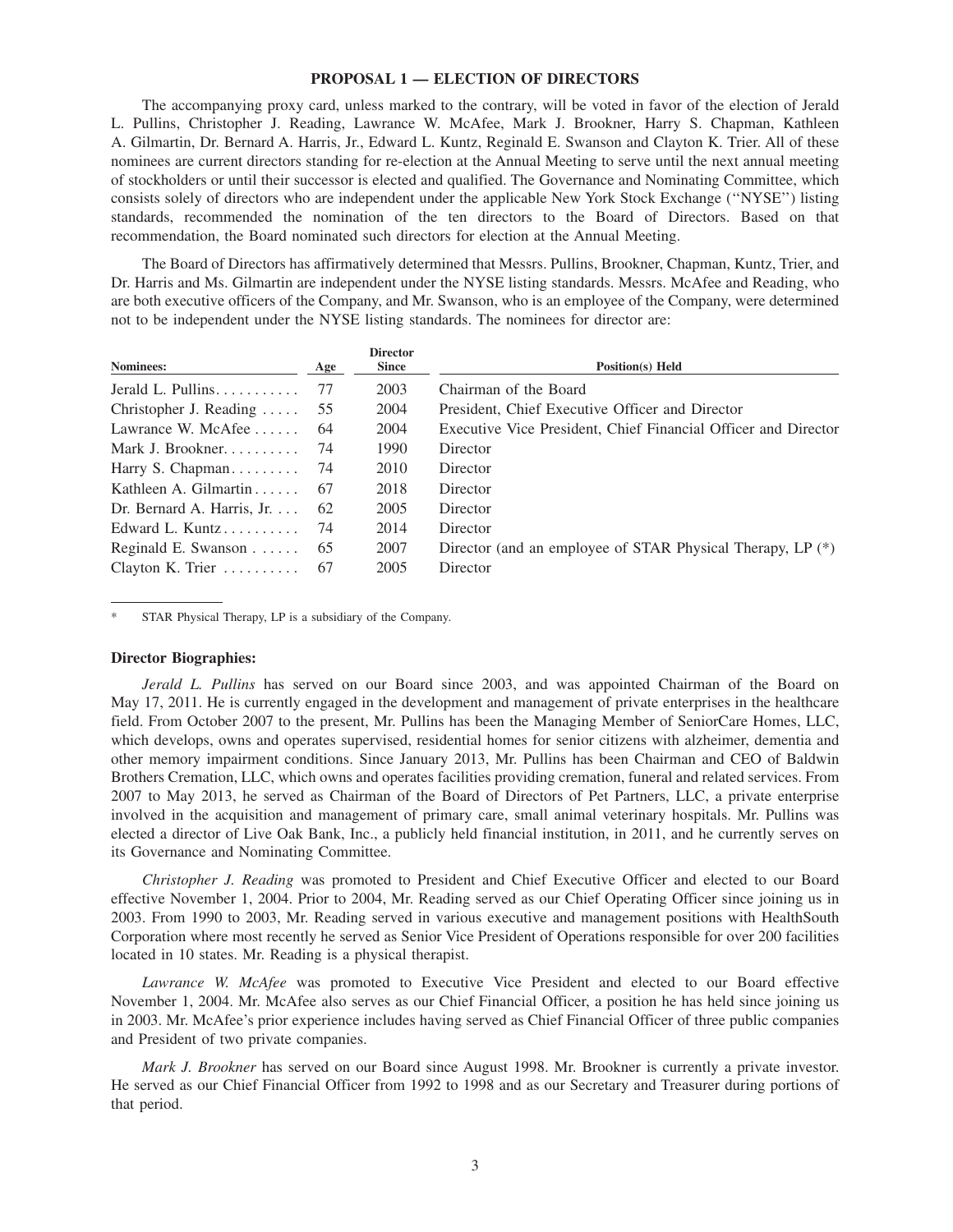*Harry S. Chapman* has served on our Board since August 30, 2010. Mr. Chapman is the Chairman and Chief Executive Officer of Chapman Schewe, Inc., a healthcare insurance and employee benefits consulting firm, and since January 1, 2013, also serves as Managing Director with Higginbotham, an insurance, risk management and financial services firm. Previously, he served as a Corporate Senior Vice-President and Managed Care Officer of CIGNA's South Central Region, with responsibility for HMO and PPO plans in several states. Mr. Chapman's experience also includes having served as head of EQUICOR's Health Plan and sales operation in Houston and as a Regional Vice-President for Lincoln National Insurance Company's Central Region.

*Kathleen A. Gilmartin* joined our Board on May 22, 2018. Ms. Gilmartin is the former President and Chief Executive Officer of Caring Brands International and Interim HealthCare Inc., providers of home health care, skilled nursing, therapy and hospice care. Ms. Gilmartin's career spanned twenty-five years with Interim HealthCare Inc. where she served as President and Chief Executive Officer from September 2008 until her retirement in February 2017. From October 2018 through December 2018, Ms. Gilmartin served as Acting President and Chief Executive Officer of Caring Brands International and Interim Healthcare Inc. Ms. Gilmartin continues to serve as a director of Caring Brands International and Interim Healthcare, Inc. Ms. Gilmartin currently serves as a director of The Alliance of Home Health Quality and Innovation, a non-profit, national consortium of home health care providers and organizations. Ms. Gilmartin also has served as a director of Quick Weight Loss Centers, LLC, a health and wellness company, from July 2017 through June 2018, and as a director of BCI Burke Co., a playground equipment manufacturer, since July 2017. Ms. Gilmartin also is a Registered Nurse.

*Dr. Bernard A. Harris, Jr.* joined our Board on August 23, 2005. Since 2001, Dr. Harris has been President and Chief Executive Officer of Vesalius Ventures, a venture capital firm that invests in early stage medical informatics and technology. Since 2006, Dr. Harris has served as a Class III director of Sterling Bancshares, Inc., a bank holding company. From 1996 to 2001, he served as Chief Medical Officer and Vice President for Space Hab, an aerospace company. Dr. Harris is a former astronaut, having completed two space shuttle missions. He completed his residency in Internal Medicine at the Mayo Clinic and trained as a flight surgeon at the Aerospace School of Medicine at Brooks Air Force Base.

*Edward L. Kuntz* has served on our Board since August 26, 2014. Mr. Kuntz is the former Chairman and Chief Executive Officer of Kindred Healthcare, the largest diversified provider of post-acute care services in the United States. From 1998 through May 2014 he served as Chairman of the Board of Directors of Kindred and as Chief Executive Officer from 1998 to 2004. From 2000 through 2016, Mr. Kuntz served as a director of Rotech Healthcare, Inc., one of the largest providers of home medical equipment and related products and services in the United States. Mr. Kuntz also serves as a director of American Electric Technologies, Inc., a provider of power delivery solutions to the energy industry in the U.S. and internationally and is Chairman of its Audit Committee.

*Reginald E. Swanson* joined our Board on September 6, 2007. Since 2007, Mr. Swanson has been the Managing Director of STAR Physical Therapy, LP, a subsidiary of the Company. Mr. Swanson is founder of STAR Physical Therapy, LLC, and from 1997 to 2007, was its president and managing member. He is a certified athletic trainer and has been involved with sports medicine and physical therapy for over 25 years.

*Clayton K. Trier* joined our Board on February 23, 2005. Mr. Trier is a private investor. He was a founder and former Chairman and Chief Executive Officer of U. S. Delivery Systems, Inc., which developed the first national network providing same-day delivery service, from 1993 until 1997. Before it was acquired in 1996, U. S. Delivery was listed for two years on the New York Stock Exchange. Mr. Trier was a founder of Digital Music Group, Inc (''DMGI'') and served as its Chairman of the Board from 2005 through 2008. From 2008 to 2018, Mr. Trier served as a director of St. Luke's Health System, an operator of several hospitals in the greater Houston area, and since 2013 has served as a director of the Baylor St. Luke's Medical Center joint venture. From 2015 through February 2018, Mr. Trier served as a director of Fenix Parts, Inc. (''FENX''), a leading recycler and reseller of original equipment manufacturer automotive products.

The persons named on the proxy card will vote FOR all of the nominees for director listed above unless you withhold authority to vote for one or more of the nominees. Under current regulations, a broker is prohibited from voting for directors without receiving instructions from you. As required by Nevada law, nominees will be elected by a plurality of the votes cast at the Annual Meeting. Abstentions and broker non-votes will not be treated as a vote for or against any particular nominee and will not affect the outcome of the election of directors. However, pursuant to the Company's Corporate Governance Guidelines, in any uncontested election of directors, a nominee who receives more ''withhold'' votes than FOR votes shall tender his or her resignation to the Board. The Governance and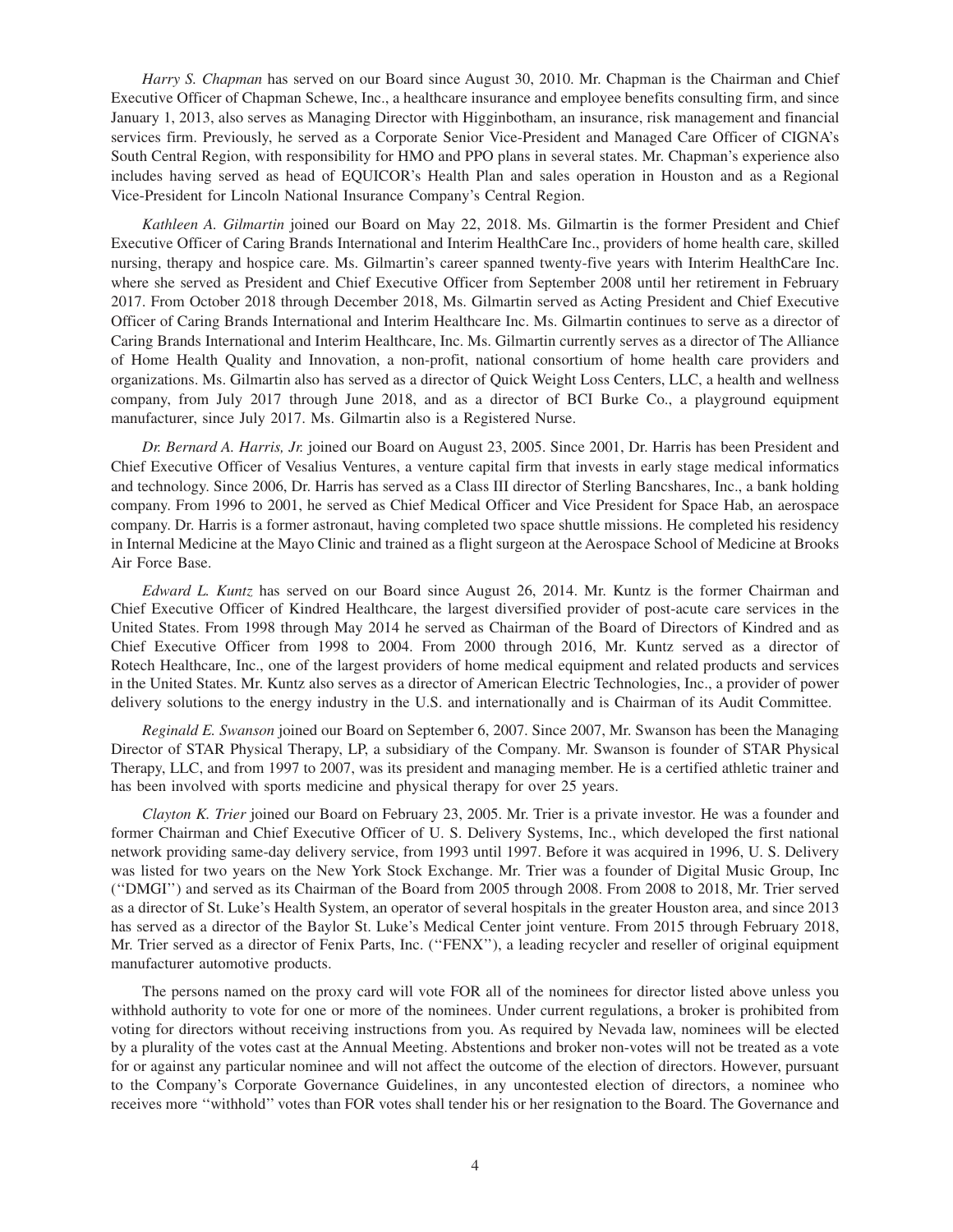Nominating Committee of the Board of Directors will promptly accept such resignation unless there are, in its opinion, highly unusual or mitigating circumstances, in which case the Nominating and Governance Committee may, by unanimous vote of its disinterested members, recommend to the Board to reject the tendered resignation, and the Board will promptly act on, without being bound to accept, that recommendation.

All of the nominees have consented to serve as directors. Our Board has no reason to believe that any of the nominees will be unable to act as a director. However, if any director is unable to serve, the Board may designate a substitute. If a substitute nominee is named, the persons named on the proxy card will vote FOR the election of the substitute nominee.

## **THE BOARD OF DIRECTORS RECOMMENDS THAT THE STOCKHOLDERS VOTE FOR THE ELECTION OF THE TEN NOMINEES FOR DIRECTOR NAMED IN THIS PROXY STATEMENT.**

## **CORPORATE GOVERNANCE AND BOARD MATTERS**

#### **Board Leadership Structure**

Our Board is led by an independent Chairman and includes six (five prior to the election of Ms. Gilmartin in May 2018) other independent directors. Mr. Reading, our Chief Executive Officer, Mr. McAfee, our Executive Vice President and Chief Financial Officer, and Mr. Swanson, an employee of one of our subsidiaries, STAR Physical Therapy, LP, are the members of the Board who are not independent. We believe the leadership structure enhances the accountability of the executive management to the Board. Because seven of the ten members of our Board nominated for election are considered independent, we believe the Board is independent from management. Further, separating the Chairman and Chief Executive Officer roles allows Mr. Reading to focus his efforts on running our business and managing the Company in the best interest of our stockholders while we are able to benefit from prior experiences of our independent Board members.

#### **Board Oversight of Risk**

Our management is responsible for the Company's day-to-day risk management activities. Our Board, which functions in an oversight role in risk management, focuses on understanding the nature of the risks inherent in our business, including our operations, strategic directions and overall risk management systems. Our Board receives periodic updates on our business operations, financial results, strategy and specific risks related to our business. These updates are communicated through monthly correspondence and presentations by management at Board meetings and through discussions with appropriate management compliance and audit personnel at the meetings of the Board's Audit Committee and Compliance Committee.

In addition, we believe our approach to compensation practices and policies applicable to employees throughout our Company and those followed for our Named Executive Officers (as defined in the ''Compensation Discussion and Analysis'' section below) are not reasonably likely to have a material adverse effect on our Company. See ''Compensation Discussion and Analysis.''

#### **Independent Directors**

The Board has affirmatively determined the Messrs. Brookner, Chapman, Harris, Kuntz, Pullins, Trier and Ms. Gilmartin have no relationship with the Company or its subsidiaries that would interfere with the exercise of independent judgment in carrying out the responsibilities of a director and are independent, as defined in the NYSE listing standards. Specifically, the Board determined that the foregoing seven nominees are ''independent'' as defined in the NYSE listing standards, and that the directors comprising the Company's Audit Committee are ''independent'' as defined in Rule 10A-3(b)(1) under the Securities Exchange Act of 1934 (as amended, the ''Exchange Act'') and the directors comprising the Compensation Committee are ''independent'' as defined in Rule 10C-1 under the Exchange Act.

#### **Attendance at Board Meetings and Board Committees**

The Board of Directors conducts its business through its meetings and through meetings of certain committees of the Board of Directors. The Board of Directors is comprised of a majority of independent directors as required by the NYSE listing standards and is required to meet at least four times per year. In addition, the independent directors periodically meet as a group in executive session, with the Chairman of the Board presiding over such meetings.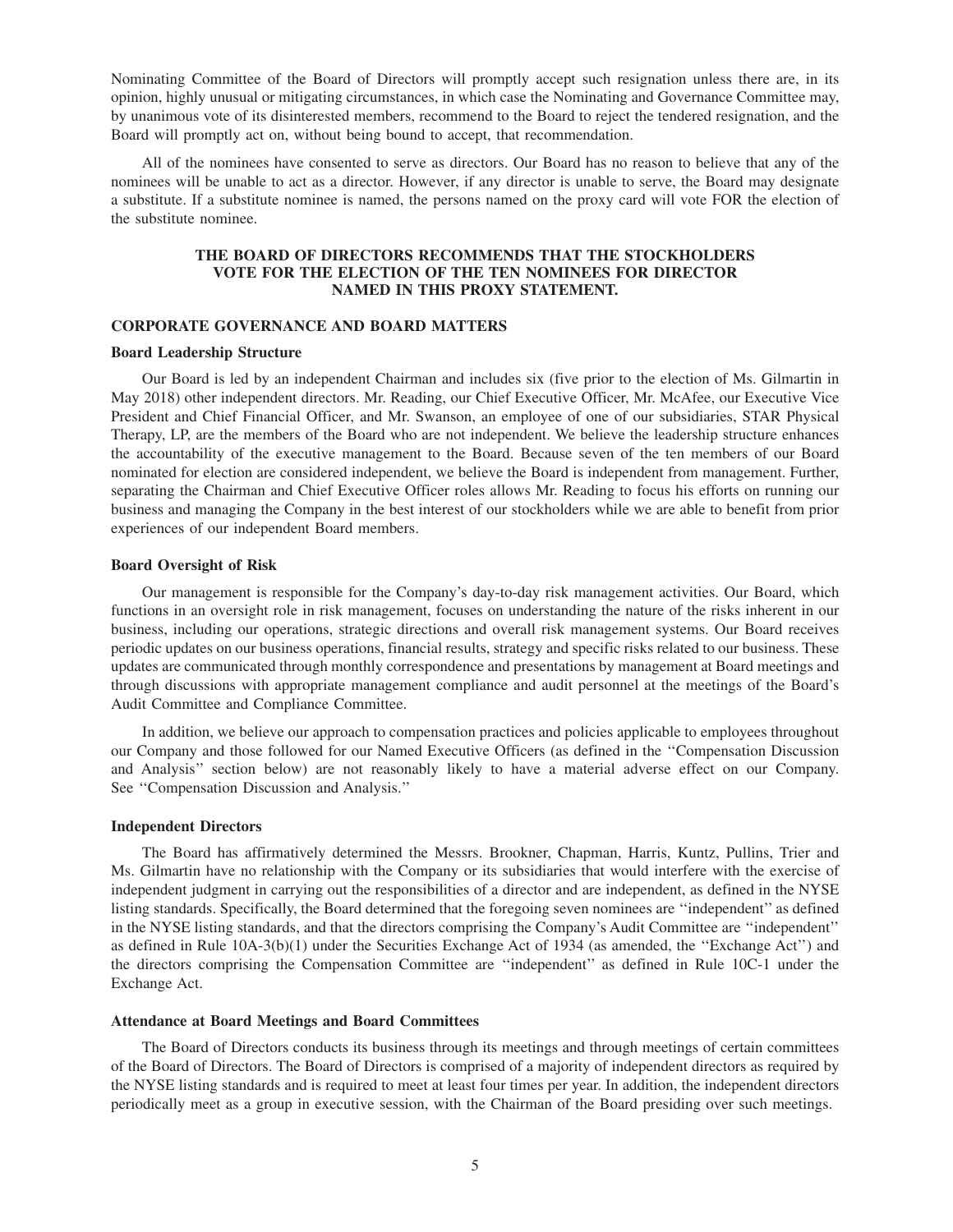The Board has the following standing committees: (i) Governance and Nominating, (ii) Compliance, (iii) Compensation, and (iv) Audit. During 2018, the Board of Directors met six times, the Governance and Nominating Committee met one time, the Compliance Committee met four times, the Compensation Committee met nine times and the Audit Committee met seven times. Each of our directors participated in at least 75% of the aggregate meetings of the Board of Directors and the committees on which he or she served.

These committees are constituted as follows:

#### *Governance and Nominating Committee*

The Governance and Nominating Committee currently consists of Messrs. Pullins (Chairman), Harris and Trier, all of whom have been determined to be ''independent,'' as defined in the NYSE listing standards and the rules of the SEC. The function of the committee is to select, screen and recommend to the full Board nominees for election as directors, including any nominees proposed by stockholders who have complied with the procedures described below. The committee also has ongoing responsibility for oversight review of Board performance and ensuring each Board member's continuing commitment to the Board and the Company's goals and objectives. Additional functions include regularly assessing the appropriate size of the Board, and whether any vacancies on the Board are expected due to retirement or otherwise. In the event that vacancies are anticipated, or otherwise arise, the committee will consider various potential candidates for director. Candidates may come to the attention of the committee through current Board members, stockholders, or other persons. The committee may also hire third parties to identify, to evaluate, or to assist in identifying or evaluating potential nominees should it be determined necessary. The committee is required to meet at least annually and operates under a written charter, a copy of which is available on our website at www.usph.com.

*Nomination Criteria.* In its consideration of Board candidates, the Governance and Nominating Committee considers the following criteria: the candidate's general understanding of the health care sector, marketing, finance and other disciplines relevant to the success of a publicly-traded company; strategic business contacts and regard or reputation in the community, other board affiliations, industry and civic affairs; financial, regulatory and business experience; integrity, honesty and reputation; size of the Board of Directors; and regulatory obligations. In the case of incumbent directors whose terms of office are set to expire, the committee reviews each such director's overall service to the Company during said director's terms, including the number of meetings attended, level of participation, quality of performance, and whether the director continues to meet the independence standards set forth in the applicable SEC rules and regulations and the NYSE listing standards. In the case of new director candidates, the questions of independence and financial expertise are important to determine which roles can be performed by the candidate, and the committee preliminarily determines whether the candidate meets the independence standards set forth in the SEC rules and regulations and the NYSE listing standards, and the level of the candidate's financial expertise. In accordance with the Company's Corporate Governance Guidelines, incumbent Directors who have achieved the age of 78 as of the date of the Annual Meeting shall not be eligible for re-election to the Board at such Annual Meeting without the unanimous consent and approval of the Board. Newly proposed nominees for director who have achieved the age of 77 as of the date of the Annual Meeting shall not be eligible for nomination, appointment or election to the Board. Candidates are first screened by the committee, and if approved by the committee, then they are screened by other members of the Board. The full Board approves the final nomination(s) based on recommendations from the committee. The Chairman of the Board, acting on behalf of the full Board, will extend the formal invitation to become a nominee of the Board of Directors. Qualified candidates for membership on the Board will be considered without regard to race, color, religion, sex, ancestry, national origin or disability.

*Stockholder Nomination Procedures.* The Governance and Nominating Committee will consider director candidates recommended by the stockholders. Generally, for a stockholder of the Company to make a nomination to be included in the proxy statement, he or she must give written notice to our Secretary so that such notice is received at least 120 calendar days prior to the first anniversary of the date the Company's proxy statement is sent to the stockholders in connection with the previous year's annual meeting of stockholders. If no annual meeting of stockholders was held in the previous year (or if the date of the annual meeting of stockholders was changed by more than 30 calendar days from the date of the previous year's annual meeting), the notice must be received by the Company within a reasonable period prior to the time the Company begins to print and send its proxy materials for the applicable annual meeting. The stockholder's notice must set forth as to each nominee: (i) the name, age, business address and residence address of such nominee, (ii) the principal occupation or employment of such nominee, (iii) the number of shares of our common stock which are beneficially owned by such nominee, and (iv) any other information relating to such nominee that may be required under federal securities laws to be disclosed in solicitations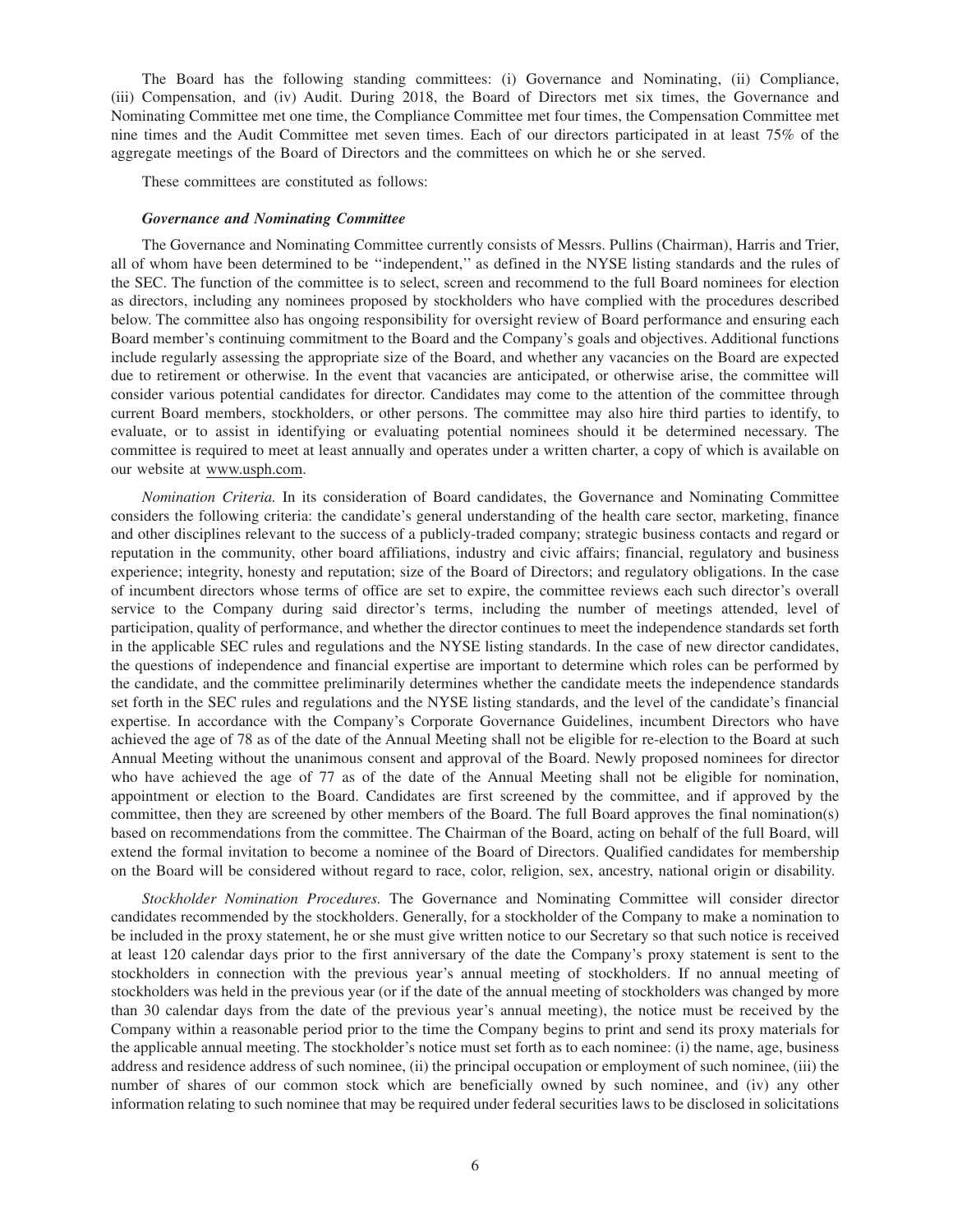of proxies for the election of directors (including the written consent of the person being recommended as a director candidate to being named in the proxy statement as a nominee and to serve as a director if elected). The stockholder's notice must also set forth as to the stockholder giving notice: (a) the name and address of such stockholder and (b) the number of shares of our common stock which are beneficially owned by such stockholder.

If the information supplied by the stockholder is deficient in any material aspect or if the foregoing procedure is not followed, the chairman of the applicable annual meeting may determine that such stockholder's nomination should not be brought before the meeting and that such nominee is not eligible for election as a director of the Company. The committee will not alter the manner in which it evaluates candidates, including the minimum criteria set forth above, based on whether or not the candidate was recommended by a stockholder.

No stockholder nominations were received in connection with the Annual Meeting.

## *Compliance Committee*

The Compliance Committee currently consists of five independent directors. The current members of the committee are Mr. Kuntz (Chairman), Mr. Brookner, Mr. Chapman, Dr. Harris and Ms. Gilmartin, all of whom have been determined to be ''independent,'' as defined in the NYSE listing standards. Ms. Gilmartin joined the Compliance Committee on December 4, 2018. The committee has general oversight of our Company's compliance with the legal and regulatory requirements regarding healthcare operations. The Chairman of the committee is provided with information regarding calls received on the Company's compliance hotline and reports findings to the committee. The committee relies on the expertise and knowledge of management, especially our Chief Compliance Officer, who regularly communicates with the Chairman of the committee, and other compliance, management, operations and/or legal personnel. The committee meets at least four times a year and as necessary to carry out its responsibilities and reports periodically to the Board of Directors regarding its actions and recommendations. The committee reviews and assesses the activities and findings of clinic internal audits, reviews reports of material noncompliance and reviews and approves corrective actions proposed by management. In addition, the Compliance Committee oversees the implementation and execution of the Company's Corporate Integrity Agreement.

#### *Compensation Committee*

The current members of the Compensation Committee are Messrs. Chapman (Chairman), Pullins and Kuntz, all of whom have been determined to be ''independent,'' as defined in the NYSE listing standards and the rules of the SEC. As more fully described in the Compensation Committee Charter, which can be found on our website at www.usph.com, the committee is responsible for, among other things:

- establishing goals and objectives relevant to incentive compensation awards (annual and long-term) for the Chief Executive Officer and other senior executive officers of the Company;
- evaluating the Chief Executive Officer's and other senior executive officers' performance and the overall corporate performance in light of these goals and objectives and approve any incentive compensation for such executives;
- determining any periodic adjustments to be made in the Chief Executive Officer's and other senior executive officers' base salary level based on the committee's evaluation thereof;
- reviewing, for officers of the Company other than the senior executives, the proposed salary levels and annual adjustments thereto and the incentive compensation plans formulated by senior executive management and the annual bonus payments to be made thereunder, and providing input and advice to senior executive management with respect to these compensation decisions;
- approving all executive perquisites and any special benefit plans to be made available to senior executive officers;
- advising on compensation of non-employee members of the Board; and
- administering the Company's equity compensation plans and approving grants to executive officers, employees, directors, and consultants under such plans.

The committee may delegate its responsibilities to subcommittees of one or more directors. The committee meets at least two times a year to carry out its responsibilities. The Named Executive Officers and other senior executives are not permitted to be present during any deliberations or voting with respect to his or her compensation.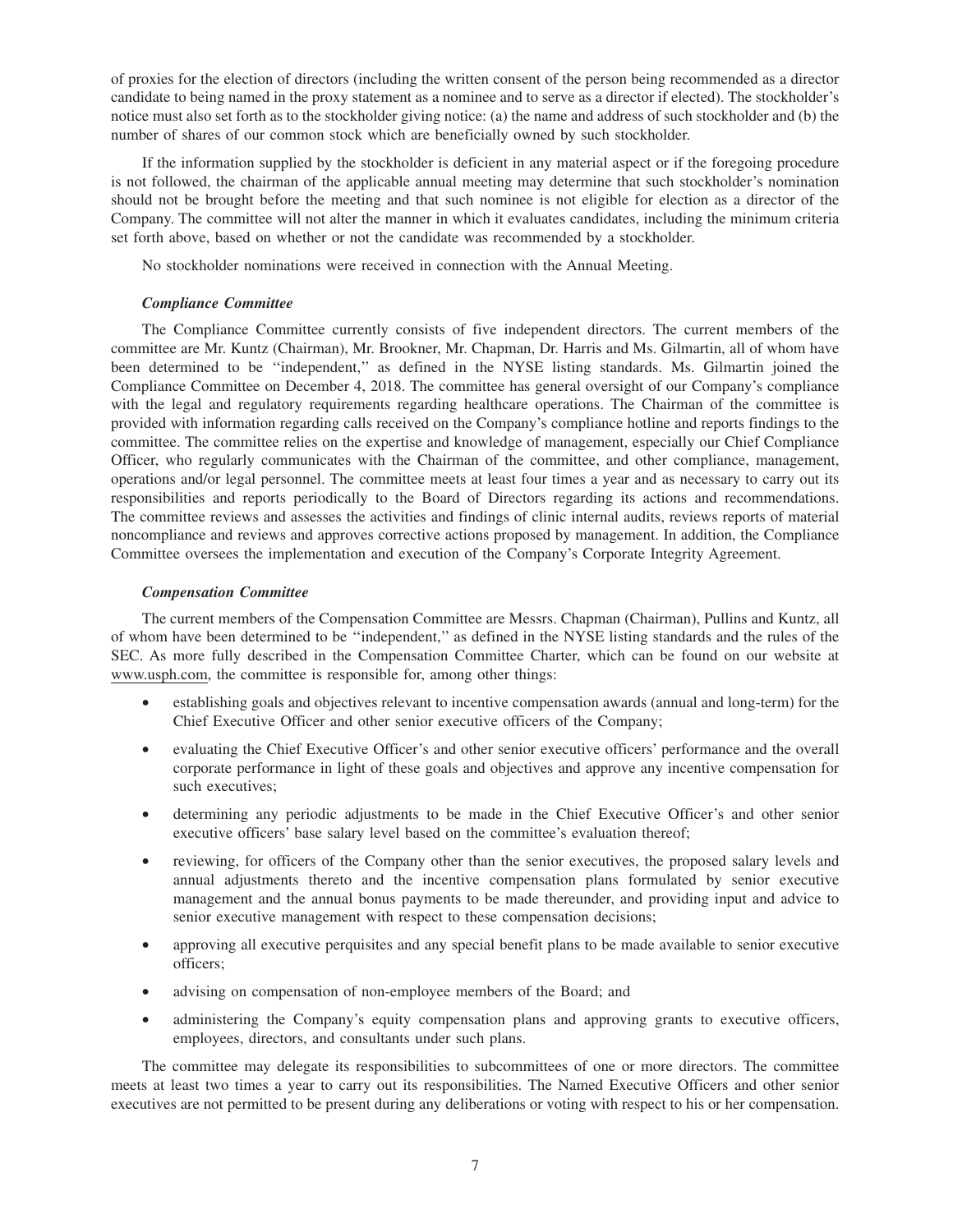The committee's processes and procedures for determining executive compensation are described below under ''Compensation Discussion and Analysis.'' Each member of the Compensation Committee has been determined to be ''independent'', as defined in the NYSE listing standards and the rules of the SEC.

#### *Audit Committee*

The Audit Committee currently consists of Messrs. Trier (Chairman), Brookner, Harris and Pullins. Our Board of Directors has determined that Messrs. Brookner, Trier and Pullins are ''audit committee financial experts'' under the rules of the SEC. As more fully described in the Audit Committee Charter, which can be found on our website at www.usph.com, the committee is responsible for, among other things:

- overseeing our financial reporting processes, including the quarterly reviews and annual audits of our financial statements by the independent auditors;
- the appointment, compensation, retention and oversight of the work of the independent auditors;
- pre-approving audit and permitted non-audit services, and related fees and terms of engagement, provided by the independent auditors; and
- reviewing with management and independent auditors issues relating to disclosure controls and procedures and internal control over financial reporting.

The Audit Committee Charter requires that the committee consist of at least three independent members of our Board and that the committee meet at least four times per year on a quarterly basis. At each regular Audit Committee meeting, the committee meets privately with management and with the independent auditors. Each member of the Audit Committee has been determined to be ''independent,'' as defined in the NYSE listing standards and the rules of the SEC.

#### **Codes of Conduct and Procedures Regarding Related Party Transactions**

#### *Codes of Conduct*

Our Board has approved and we have adopted a Code of Business Conduct and Ethics for our officers and all employees, an additional Code of Business Conduct and Ethics which is applicable to our directors, and Corporate Governance Guidelines. The Codes and Corporate Governance Guidelines are available on our website at www.usph.com. Our Board, or a committee of its independent members, is responsible for reviewing and approving or rejecting any requested waivers to the Codes, as such waivers may apply to our directors and officers. Neither the Board, nor a committee of its independent members, received any requests for waivers or amendments to the Codes in 2018, and none were granted. Any waivers of these Codes for directors, officers and employees will be disclosed in a Form 8-K filed with the SEC, which will be available on the SEC's website at www.sec.gov. The Code applicable to directors requires each director to disclose to the Board any interest he or she may have in a potential transaction, arrangement or agreement to which the Company is or will be a party, and refrain from participating directly or indirectly in the transaction unless the Board approves such participation with all interested directors abstaining from the consideration and deliberation of, and any votes concerning, such matter.

Our Board has further approved and we have adopted an additional Code of Business Conduct and Ethics, applicable to our Chief Executive Officer, Chief Financial Officer and senior financial officers, relating to dealings with our auditors and the preparation of our financial statements and other disclosures made to the public under SEC rules and regulations. This Code is available on our website at www.usph.com. The Board, or a committee of its independent members, is responsible for reviewing and approving or rejecting any requested waivers from, and amendments to, this Code. Neither the Board, nor a committee of its independent members, received any requests for waivers or amendments to the Code in 2018, and none were granted. Any waivers from, and amendments to, the Code will be disclosed in a Form 8-K filed with the SEC, which will be available on the SEC's website at www.sec.gov. The Code requires the officers to disclose directly to the Audit Committee any conflicts of interest, including any material transaction or relationship involving a potential conflict of interest.

#### *Certain Relationships and Related Transactions*

The charter of the Audit Committee requires that the Audit Committee review and approve all insider and affiliated party transactions.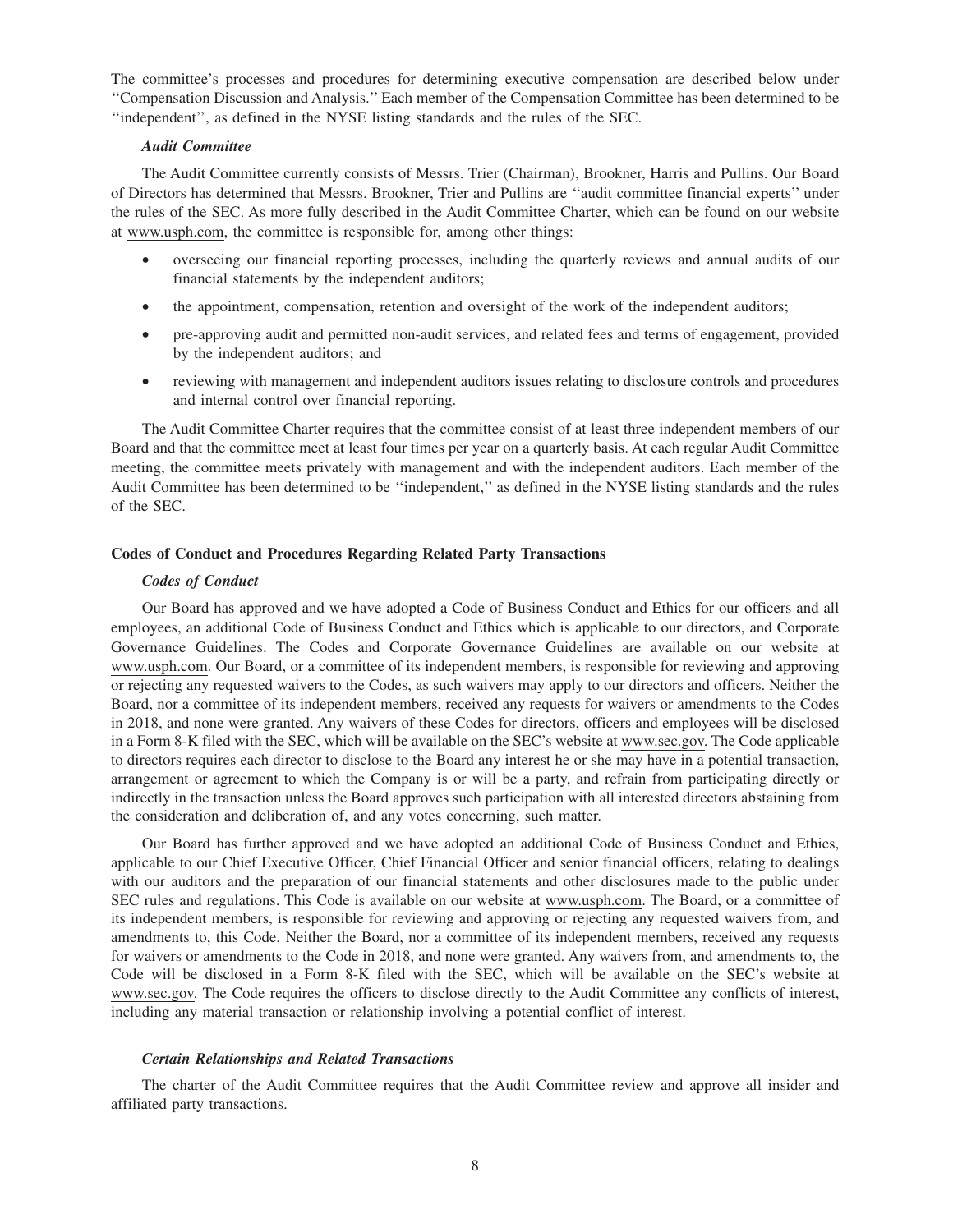## **Communications with the Board of Directors and Attendance at Annual Meeting**

The Board of Directors maintains an informal process for stockholders to communicate with the Board of Directors. Stockholders wishing to communicate with the Board of Directors should send any communication to our Secretary, at our principal executive offices, 1300 West Sam Houston Parkway South, Suite 300, Houston, Texas 77042. Any such communication must state the number of shares beneficially owned by the stockholder making the communication. The Secretary will forward such communication to the full Board of Directors or to any individual director or directors to whom the communication is directed unless the communication is unduly hostile, threatening, illegal or similarly inappropriate, in which case the Secretary has the authority to discard the communication or take appropriate legal action regarding the communication.

The Board of Directors also maintains an informal process for interested persons to communicate directly with the independent directors who periodically meet as a group in executive session. In the event an interested party wants to communicate directly with our Chairman (who presides over the executive sessions) or with the independent directors as a group, the interested party should send such communication to the attention of Chairman of the Board, labeled ''CONFIDENTIAL'', to our principal executive offices.

Although the Company does not have a formal policy requiring them to do so, all of the members of our Board of Directors are encouraged to attend our annual meeting of stockholders. At the 2018 annual meeting, all of our directors attended.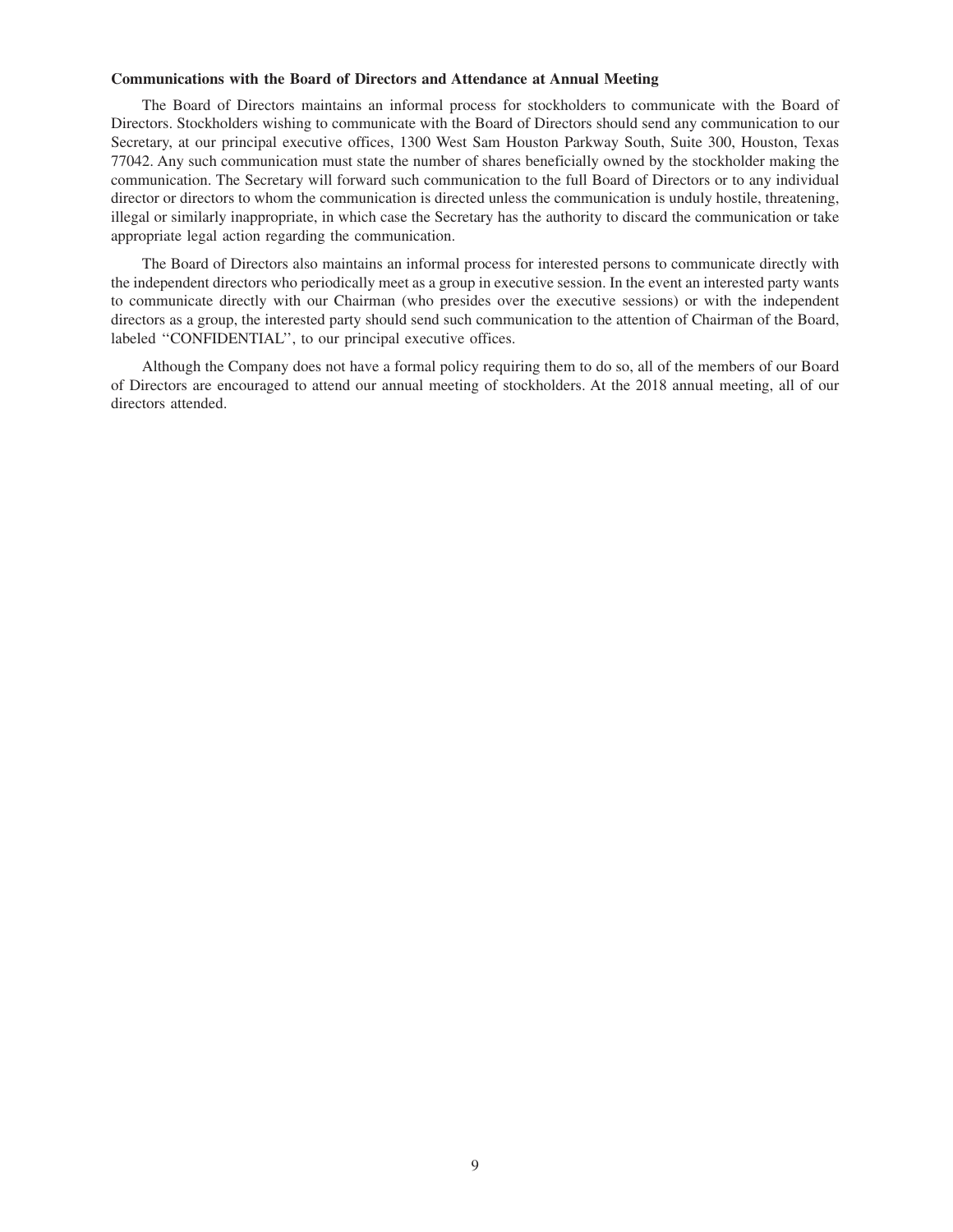#### **Director Compensation Table**

The following table discloses the cash, equity awards and other compensation earned, paid or awarded, as the case may be, to each of the Company's directors who are not Named Executive Officers during the fiscal year ended December 31, 2018.

| Name                                                    | <b>Fees</b><br><b>Earned</b><br>or Paid<br>in $Cash(1)$ | <b>Stock</b><br>Awards <sup><math>(2)</math></sup> | Option<br>Awards | Non-equity<br>incentive plan<br>compensation | Change in<br><b>Pension</b><br>Value and<br>Nonqualified<br><b>Deferred</b><br>Compensation<br><b>Earnings</b> |     | <b>All Other</b><br>Compensation <sup>(3)</sup> | Total     |
|---------------------------------------------------------|---------------------------------------------------------|----------------------------------------------------|------------------|----------------------------------------------|----------------------------------------------------------------------------------------------------------------|-----|-------------------------------------------------|-----------|
| Mark J. Brookner.                                       | \$65,000                                                | \$187.700                                          | $S-$             |                                              | $\mathbf{S}$                                                                                                   | \$. |                                                 | \$252,700 |
| Harry S. Chapman                                        | \$ 81,000                                               | \$187,700                                          | $\frac{S}{2}$    | S—                                           | $S-$                                                                                                           | \$  |                                                 | \$268,700 |
| Dr. Bernard A. Harris, Jr. $\ldots$ \$ 67,500 \$187,700 |                                                         |                                                    | $S-$             | S—                                           | $s-$                                                                                                           | \$  |                                                 | \$255,200 |
| Kathleen Gilmartin                                      |                                                         | \$28,125 \$187,700                                 | $S-$             | S—                                           | $\frac{\ }{s-}$                                                                                                | \$  |                                                 | \$215,825 |
| Edward L. Kuntz                                         | \$78,750 \$187,700                                      |                                                    | $S-$             | $S-$                                         | $s-$                                                                                                           | \$  |                                                 | \$266,450 |
| Jerald L. Pullins.                                      | \$128,750 \$187,700                                     |                                                    | $S-$             | $S-$                                         | $S-$                                                                                                           | \$  |                                                 | \$316,450 |
| Reginald E. Swanson $\dots$ \$                          | $\overline{\phantom{m}}$                                | \$187,700                                          | $S-$             |                                              | $S-$                                                                                                           |     | \$111,667                                       | \$299,367 |
| Clayton K. Trier $\dots \dots$ \$ 80,500                |                                                         | \$187.700                                          |                  |                                              |                                                                                                                |     |                                                 | \$268,200 |

(1) Includes Retainer Fees, Chairman Fees and Meeting Fees.

(3) Other compensation represents salary and car allowance received by Mr. Swanson in his role as an employee of STAR Physical Therapy, LP, a subsidiary of the Company. During 2018, Mr. Swanson also received a stock award as detailed in Footnote 2 above.

#### **Compensation of Directors**

During 2018, each of our non-employee directors received a quarterly retainer fee (''Retainer Fee'') for serving as a member of our Board of Directors. The Retainer Fee was \$11,250 for each of the four quarters of 2018. In addition, non-employee directors are paid \$1,250 for each committee meeting attended in person or telephonically (hereinafter referred to as ''Meeting Fees''). In addition to the Retainer Fee, the Chairman of our Board of Directors, who is also the Chairman of our Governance and Nominating Committee, is paid an annual fee of \$55,000, the Chairman of the Audit Committee is paid an annual fee of \$23,000 (prior to May 22, 2018, the annual fee was \$18,000), the Chairman of the Compensation Committee is paid an annual fee of \$18,000 (prior to May 22, 2018, the annual fee was \$14,000), and the Chairman of the Compliance Committee is paid an annual fee of \$18,000 (prior to May 22, 2018, the annual fee was \$12,000) (hereinafter all referred to as ''Chairman Fees''). Directors are also reimbursed for their out-of-pocket travel and related expenses incurred in attending Board and committee meetings. Mr. Reading and Mr. McAfee, who are also our employees, are not compensated separately for serving on our Board. In addition, in May 2018, each of the non-employee directors who were elected at the 2018 annual meeting, and Mr. Swanson, received a grant of 2,000 shares of restricted stock, under the terms of the Stock Incentive Plan. The restrictions on 500 shares lapsed on each of July 1, 2018, October 1, 2018, January 1, 2019 and April 1, 2019.

<sup>(2)</sup> Stock awards were granted as restricted stock under the terms of the Company's Amended and Restated 2003 Stock Incentive Plan (''Stock Incentive Plan''). The restrictions lapsed as to 500 shares on each of July 1, 2018, October 1, 2018, January 1, 2019 and April 1, 2019. Amounts shown are the grant date fair value of the awards computed in accordance with FASB ASC Topic 718, which amounted to \$93.85 per share. Assumptions used in the calculation of these amounts are included in ''Note 12 — Equity Based Plans'' to our Annual Report on Form 10-K for the year ended December 31, 2018 filed with the SEC on March 18, 2019.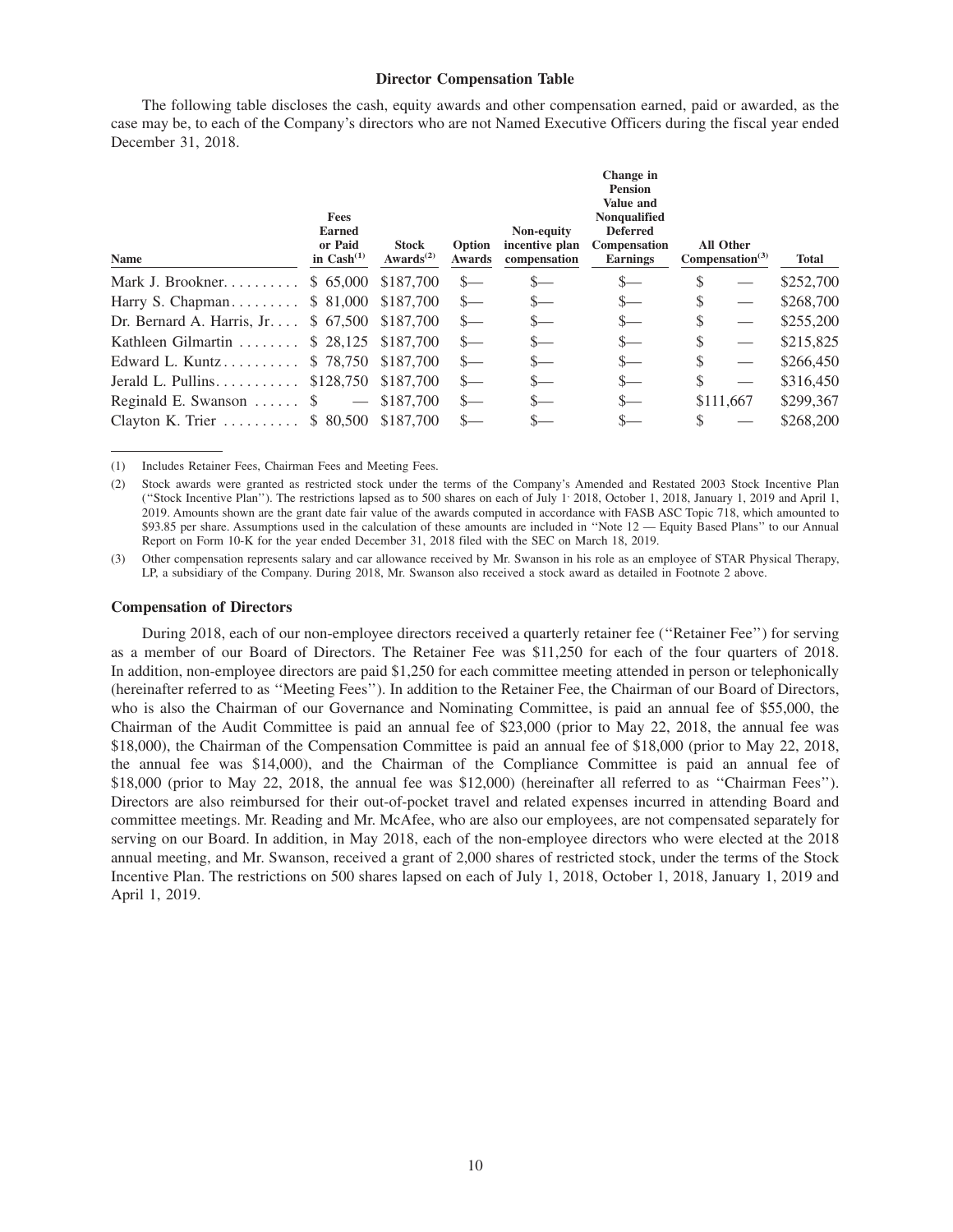## **STOCK OWNERSHIP**

## **Stock Owned by Directors, Nominees and Executive Officers**

The following table shows the number and percentage of shares of our common stock beneficially owned by our directors, Named Executive Officers (as defined under ''Compensation Discussion and Analysis'') and all directors and executive officers as a group as of April 2, 2019. Each person has sole voting and investment power for the shares shown below unless otherwise indicated.

| <b>Name of Beneficial Owner</b>                                                                | <b>Number of Shares</b><br>Owned <sup>(1)</sup> | Percent of<br><b>Common Stock</b><br>Outstanding |
|------------------------------------------------------------------------------------------------|-------------------------------------------------|--------------------------------------------------|
| Directors:                                                                                     |                                                 |                                                  |
|                                                                                                | 19,671                                          | $0.2\%$                                          |
| Chairman of the Board                                                                          |                                                 |                                                  |
|                                                                                                | 88,918 <sup>(2)</sup>                           | $0.7\%$                                          |
| President, Chief Executive Officer and Director                                                |                                                 |                                                  |
|                                                                                                | $26,728^{(3)}$                                  | $0.2\%$                                          |
| Executive Vice President, Chief Financial Officer and Director                                 |                                                 |                                                  |
|                                                                                                | 34,125                                          | $0.3\%$                                          |
|                                                                                                | 42,400                                          | $0.3\%$                                          |
|                                                                                                | 2,500                                           | $0.0\%$                                          |
|                                                                                                | 22,422                                          | $0.2\%$                                          |
|                                                                                                | 5,750                                           | $0.0\%$                                          |
|                                                                                                | $4,596^{(4)}$                                   | $0.0\%$                                          |
|                                                                                                | 12,250                                          | $0.1\%$                                          |
| Non-Director Executive Officers:                                                               |                                                 |                                                  |
| Glenn D. McDowell                                                                              |                                                 |                                                  |
|                                                                                                | $24,898^{(3)}$                                  | $0.2\%$                                          |
| Graham D. Reeve                                                                                |                                                 |                                                  |
|                                                                                                | $17,954^{(5)}$                                  | $0.1\%$                                          |
| All directors and executive officers as a group $(12 \text{ persons}) \dots \dots \dots \dots$ | 302,212                                         | $2.4\%$                                          |

(1) There are no outstanding stock options.

(2) Includes 44,509 shares of common stock granted as restricted stock in which the restrictions will lapse as follows:

|           |       | 1/1/2020  | 4,984 | 1/1/2021                                                                                                            | 3,578 | 1/1/2022  | 2,543 |
|-----------|-------|-----------|-------|---------------------------------------------------------------------------------------------------------------------|-------|-----------|-------|
|           |       | 4/1/2020  | 3,564 | 4/1/2021                                                                                                            | 2,543 | 4/1/2022  | 1,278 |
| 7/1/2019  | 4.984 | 7/1/2020  | 3,564 | 7/1/2021                                                                                                            | 2,543 | 7/1/2022  | 1,278 |
| 10/1/2019 | 4.984 | 10/1/2020 | 3,564 | 10/1/2021                                                                                                           | 2,543 | 10/1/2022 | 1,278 |
|           |       |           |       |                                                                                                                     |       | 1/1/2023  | 1,281 |
|           |       |           |       | Includes 22,398 shares of common stock granted as restricted stock in which the restrictions will lapse as follows: |       |           |       |
|           |       |           |       |                                                                                                                     |       |           |       |
|           |       | 1/1/2020  | 2.500 | 1/1/2021                                                                                                            | 1.805 | 1/1/2022  | 1,288 |
|           |       | 4/1/2020  | 1.790 | 4/1/2021                                                                                                            | 1,280 | 4/1/2022  | 648   |
| 7/1/2019  | 2.500 | 7/1/2020  | 1.790 | 7/1/2021                                                                                                            | 1.280 | 7/1/2022  | 648   |
| 10/1/2019 | 2.500 | 10/1/2020 | 1.790 | 10/1/2021                                                                                                           | 1.280 | 10/1/2022 | 648   |

(5) Includes 14,929 shares of common stock granted as restricted stock in which the restrictions will lapse as follows:

|           |       | 1/1/2020  | 1.121 | 1/1/2021  | 1.121 | 1/1/2022  | .124 |
|-----------|-------|-----------|-------|-----------|-------|-----------|------|
|           |       | 4/1/2020  | 1.121 | 4/1/2021  | 1.121 | 4/1/2022  | 645  |
| 7/1/2019  | 1.121 | 7/1/2020  | 1.121 | 7/1/2021  | 1.121 | 7/1/2022  | 645  |
| 10/1/2019 | 1.121 | 10/1/2020 | 1.121 | 10/1/2021 | 1.121 | 10/1/2022 | 645  |
|           |       |           |       |           |       | 1/1/2023  | 660  |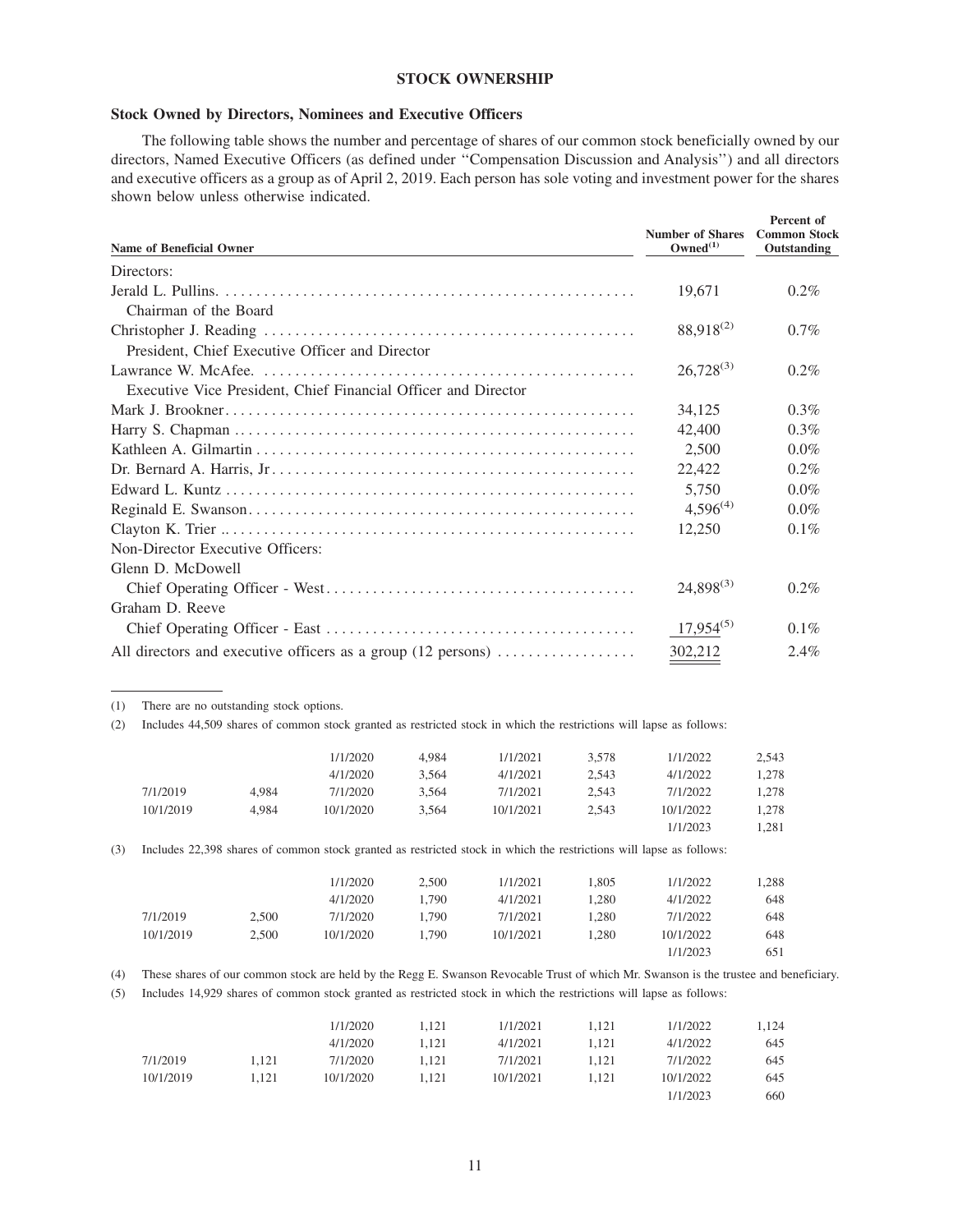#### **Stock Owned by Certain Beneficial Holders**

The table below shows the ownership of shares of common stock by persons known to us to beneficially own more than 5% of our common stock. The information is based on the most recent statements filed with the SEC on Schedule 13G, submitted to us by those persons.

| <b>Name and Address of Beneficial Owner</b>                                              | <b>Amount and Nature of</b><br><b>Beneficial Ownership</b> | <b>Percent of Common</b><br><b>Stock Outstanding</b> |
|------------------------------------------------------------------------------------------|------------------------------------------------------------|------------------------------------------------------|
| 55 East 52nd Street<br>New York, NY 10055                                                | $2,096,916^{(1)}$                                          | 16.4%                                                |
| 100 East Pratt St.<br>Baltimore, MD 21202                                                | $1,066,303^{(2)}$                                          | 8.4%                                                 |
| 1290 Avenue of the Americas<br>New York, NY 10104                                        | $863,433^{(3)}$                                            | $6.8\%$                                              |
| 100 Vanguard Blvd.<br>Malvern, PA 19355                                                  | $796,578^{(4)}$                                            | $6.2\%$                                              |
| Kayne Anderson Rudnick Investment Management LLC.<br>1800 Avenue of the Stars, 2nd floor | $1,393,141^{(5)}$                                          | $10.9\%$                                             |

Los Angeles, CA 90067

With regard to the shared voting power of the 856,643 shares, NB Group may be deemed to be the beneficial owner for purposes of Rule 13d-3 because certain affiliated persons have shared power to retain, dispose of and vote the securities. In addition to the holdings of individual advisory clients, NB Advisers serves as investment manager of NB Group's various registered mutual funds which hold such shares. The holdings belonging to clients of Neuberger Berman Trust Co N.A., Neuberger Berman Trust Co of Delaware N.A., NB Alternatives Advisers LLC, Neuberger Berman LLC and NB Advisers are also aggregated to comprise the holdings referenced herein.

In addition to the shares, Neuberger entities also have shared power to dispose of the shares which includes shares from individual client accounts over which NB Advisers have shared power to dispose but do not have voting power over these shares. The holdings of Neuberger Berman Trust Co N.A., Neuberger Berman Trust Co of Delaware N.A., NB Alternatives Advisers LLC, Neuberger Berman LLC and NB Advisers are also aggregated to comprise the holdings referenced herein.

- The Vanguard Group, Inc ("Vanguard") has sole voting power over 25,943 of the shares, shared voting power over 2,900 of the shares, sole dispositive power of 796,578 of the shares and shared dispositive power of 27,465 of the shares as disclosed in a Schedule 13G/A filed on February 11, 2019. Vanguard Fiduciary Trust Company, a wholly-owned subsidiary of Vanguard, is the beneficial owner of 24,565 shares of the common stock as a result of Vanguard serving as investment manager of collective trust accounts. Vanguard Investments Australia, Ltd, a wholly-owned subsidiary of Vanguard, is the beneficial owner of 4,278 shares of the common stock as a result of Vanguard serving as investment manager of Australian investment offerings.
- (5) Kayne Anderson Rudnick Investment Management LLC has sole voting power over 251,805.78 of the shares, shared voting power over 1,141,336 of the shares (shared with Virtus Investment Advisors), sole dispositive power of 251,805.78 of the shares and shared dispositive power of 1,141,336 of the shares as disclosed in a Schedule 13G/A filed on February 12, 2019. Kayne Anderson Rudnick Investment Management, LLC (an investment adviser registered under the Investment Advisers Act of 1940), and Virtus Investment Advisers, Inc. (an investment adviser registered under the Investment Advisers Act of 1940) and Virtus Equity Trust (on behalf of Virtus KAR Small-cap Growth Fund), a Delaware statutory trust, jointly filed the statement on Schedule 13G. With respect to securities owned by a registered investment company, only the custodian for such investment company, has the right to receive dividends paid with respect to, and proceeds from sale of, such securities. No other person is known to have such right, except that the shareholders of such investment company participate proportionately in any dividends or distributions paid.

<sup>(1)</sup> BlackRock, Inc. has sole voting power over 2,045,539 of the shares and sole dispositive power over 2,096,916 of the shares as disclosed in a Schedule 13G/A filed on January 31, 2019. Various persons associated with BlackRock, Inc. have the right to receive or the power to direct the receipt of dividends from, or the proceeds from the sale of the company. No one person's interest in the common stock is more than five percent of the total outstanding common stock.

<sup>(2)</sup> T. Rowe Price Associates, Inc. (''Price Associates'') has sole voting power over 244,228 of the shares and sole dispositive power over 1,066,303 of the shares as disclosed in a Schedule 13G/A filed on February 14, 2019. Price Associates does not serve as custodian of the assets of any of its clients accordingly, in each instance only the client or the client's custodian or trustee bank has the right to receive dividends paid with respect to, and proceeds from the sale of, such securities. The ultimate power to direct the receipt of dividends paid with respect to, and the proceeds from the sale of, such securities, is vested in the individual and institutional clients which Price Associates serves as investment adviser. Any and all discretionary authority which has been delegated to Price Associates may be revoked in whole or in part at any time. Not more than 5% of the shares is owned by any one client subject to the investment advice of Price Associates.

<sup>(3)</sup> Neuberger Berman Group LLC (''NB Group'') and Neuberger Berman Investment Advisers LLC (''NB Advisers'') have shared voting power over 856,643 of the shares and shared dispositive power over 863,433 shares as disclosed in a Schedule 13G/A filed on February 13, 2019. NB Group and its affiliates may be deemed to be beneficial owners of securities for purposes of Exchange Act Rule 13d-3 because they or certain affiliated persons have shared power to retain, dispose of or vote the securities of unrelated clients. NB Group or its affiliated persons do not, however, have any economic interest in the securities of those clients. The clients have the sole right to receive and the power to direct the receipt of dividends from or proceeds from the sale of such securities. No one client has an interest of more than five percent of the issuer.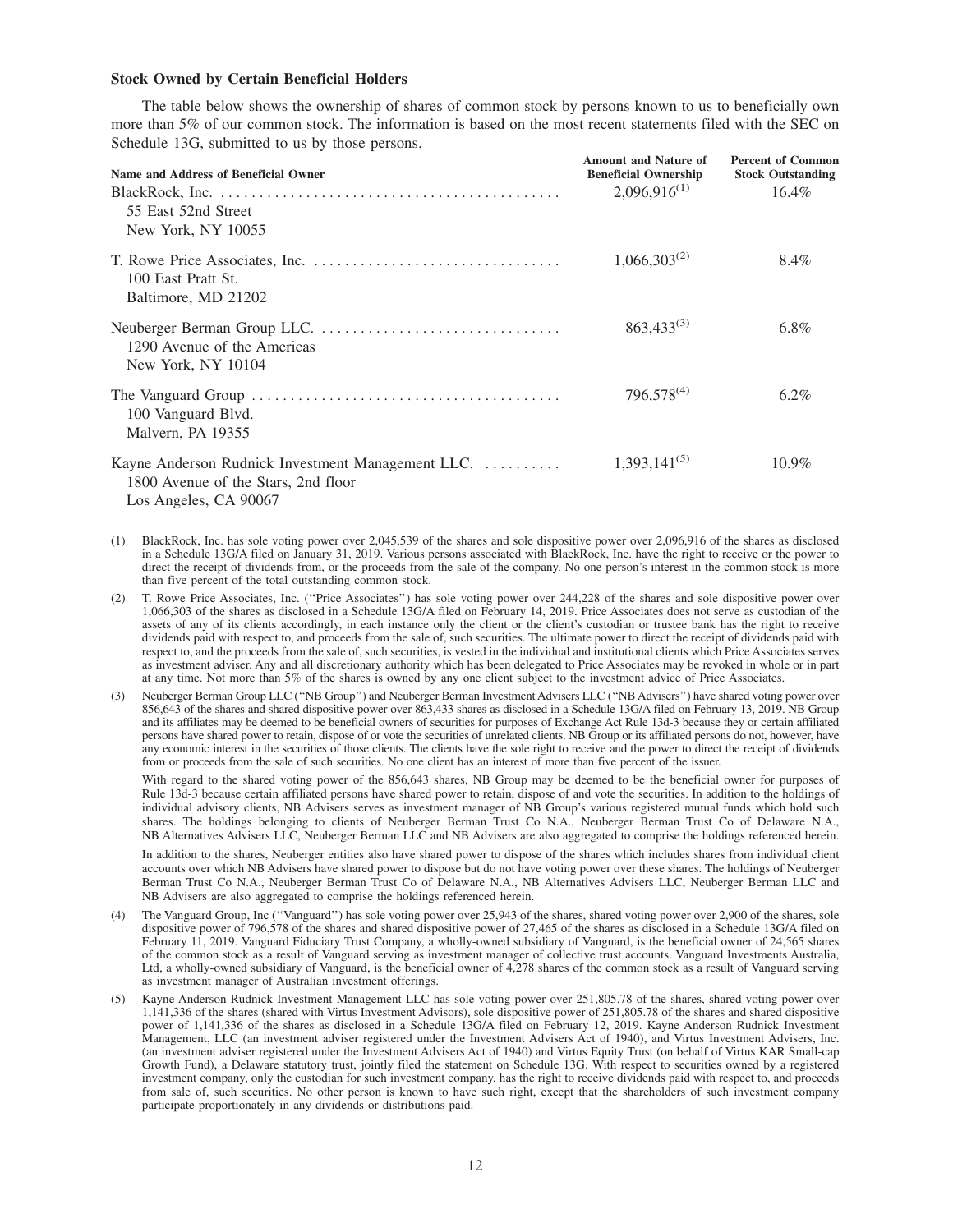#### **EXECUTIVE OFFICERS**

The executive officers of the Company are as follows:

| Name | <b>Position</b>                                                          |
|------|--------------------------------------------------------------------------|
|      | Christopher J. Reading  President and Chief Executive Officer            |
|      | Lawrance W. McAfee  Executive Vice President and Chief Financial Officer |
|      | Glenn D. McDowell  Chief Operation Officer - West                        |
|      | Graham D. Reeve  Chief Operating Officer - East                          |

For information concerning Messrs. Reading and McAfee see "Proposal 1 — Election of Directors" above.

*Glenn D. McDowell,* 62, was promoted to Chief Operating Officer effective January 24, 2005. Commencing as of March 5, 2018, Mr. McDowell's title was modified to Chief Operating Officer – West. Mr. McDowell served as our Vice President of Operations overseeing the west region since joining us in October 2003 until January 2005. From 1996 to 2003, Mr. McDowell was employed by HealthSouth Corporation, a provider of outpatient surgery, diagnostic imaging and rehabilitative healthcare services. Mr. McDowell is a physical therapist.

*Graham D. Reeve,* 55, was appointed as Chief Operating Officer - East effective March 6, 2018. From 2009 until the end of 2017, Mr. Reeve served as Chief Executive Officer of The Baptist Health System, an 1,800 bed six hospital system located in San Antonio, TX, which is a part of Tenet Healthcare. From 1995 to 2003, Mr. Reeve was employed by HealthSouth Corporation, a provider of outpatient surgery, diagnostic imaging and rehabilitative healthcare services. From 1989 through 1995, Mr. Reeve was employed by Caremark Physical Therapy. Mr. Reeve is a physical therapist.

## **COMPENSATION DISCUSSION AND ANALYSIS**

The Compensation Committee, composed entirely of independent directors, administers the Company's executive compensation program. The role of the committee includes establishing and overseeing compensation and benefit programs for our executive officers including the Chief Executive Officer (''CEO'') and the other executive officers listed in the Summary Compensation table below (the ''Named Executive Officers''). The committee also evaluates the performance of the CEO and reviews the performance of our other executive officers every year. Based upon these performance evaluations, the committee establishes compensation for the CEO and other executive officers, and executive management consults with the committee with respect to compensation levels and plans for key employees. Elements of our executive compensation program include: base salary; annual cash incentive compensation; long-term equity incentive awards; post-employment benefits; and benefits and perquisites.

In establishing and overseeing the program, the committee's goal is to ensure that we can attract and retain superior management talent critical to our long-term success. To ensure that executive compensation is aligned with the performance of the Company and the interests of its stockholders, a significant portion of compensation available to executives is linked directly with financial results and other factors that influence stockholder value.

#### **Compensation Support**

Our management, our Human Resources department and our outside consultants, from time to time, support the committee in discharging its duties. In performing duties relating to the development and administration of our executive compensation program, our Human Resources department and the committee periodically review matters that relate to the competitive position, value and design of our short-term and long-term incentive compensation plans, performance goals and rewards available at various levels of performance.

Under its charter, the committee also may retain, at the Company's expense, compensation consultants to provide independent advice and counsel directly to the committee.

#### **Peer Group Compensation**

In evaluating appropriate levels of total compensation for the Named Executive Officers, the committee gathers and analyzes data from a variety of sources. While there is not a comparable ''peer group'' of publicly-traded companies serving the outpatient rehabilitation sector, the committee monitors public information on executive compensation for a number of companies providing various healthcare services which are similar in revenue volume and market capitalization to the Company. The Compensation Committee believes that this information is useful in evaluating the competitiveness of our executive compensation program.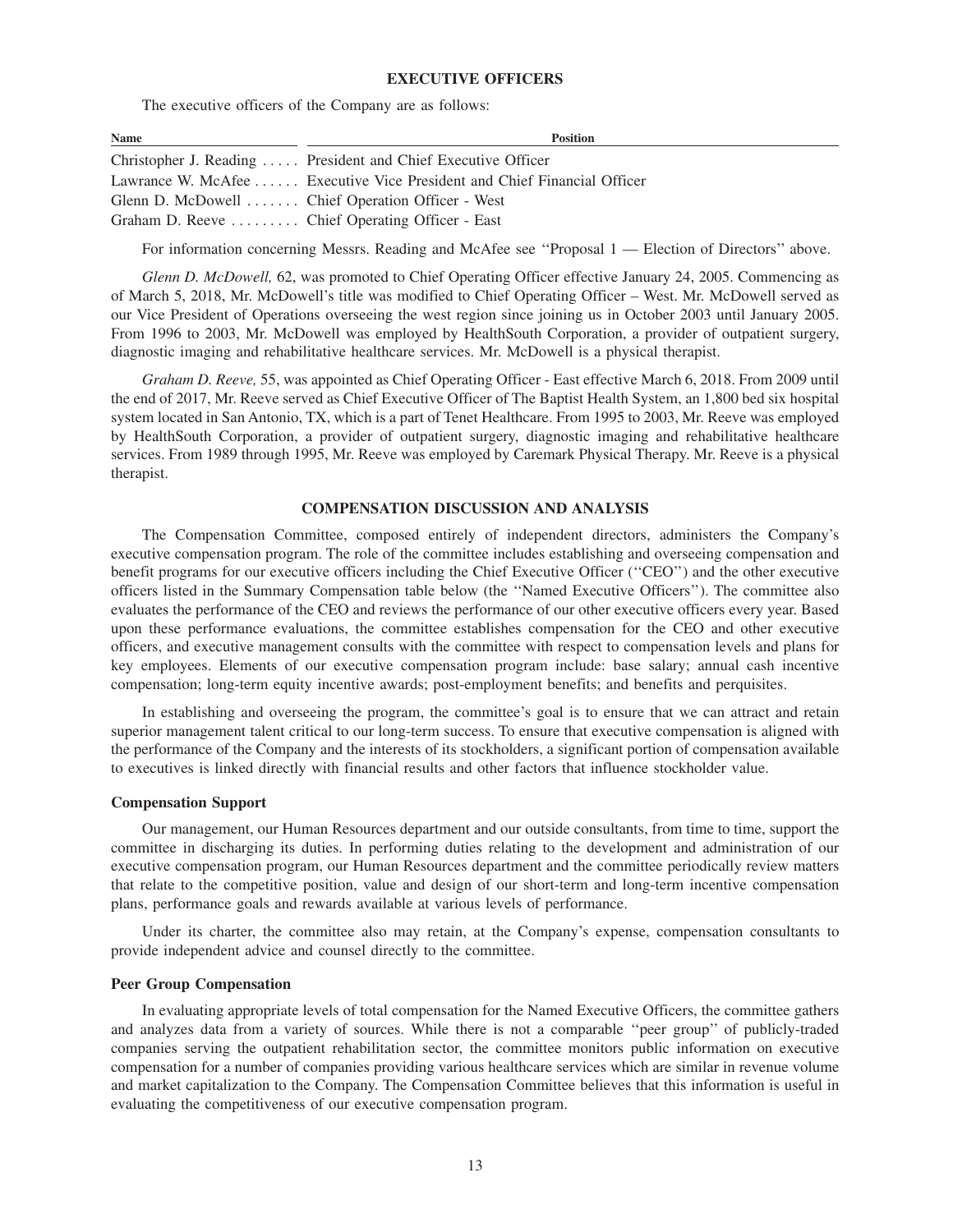#### **Limitation on Certain Trades of Company Securities**

In addition to the various trading restrictions required of Company directors and certain employees under the Exchange Act, Securities Act of 1933, as amended, and SEC rules, the U.S. Physical Therapy, Inc. Insider Trading Policy restricts certain transactions involving company securities. Among other things, directors, officers, employees and other insiders of the Company are prohibited from entering into certain hedging or monetization transactions regarding Company securities (*e.g.,* the purchase of ''put'' options, short positions, zero-cost collars or forward sale contracts).

#### **Compensation Philosophy and Objectives**

Our compensation policies are designed to enable us to attract, motivate and retain experienced and qualified executives. We seek to provide competitive compensation. Historically, our policy has been to provide a significant component of an executive officers' compensation through the grant of stock options or restricted shares that vest over a number of years. We believe that grants of equity-based incentives to executives and key employees help to align the interests of these persons with the interests of our stockholders.

The committee's policy is to compensate and reward executive officers and other key employees based on the combination of some or all of the following factors, depending on the person's responsibilities: corporate performance, business unit performance and individual performance. The committee evaluates corporate performance and business unit performance by reviewing the extent to which the Company has accomplished strategic business objectives such as improved profitability, cash flow, management of working capital, improvements in clinic productivity and efficiency, and the overall quality of patient care. The committee evaluates individual performance by comparing actual accomplishments to the objectives established for the individual under the Company's management development program. The committee determines increases in base salary and annual cash incentive awards based on actual accomplishments during the performance period and determines long-term incentive awards (as detailed below) on criteria documented in the long-term incentive plans.

The committee believes that compensation to executive officers should be aligned closely with the Company's performance on both a short-term and long-term basis. As a result, a significant portion of compensation to each executive officer is ''at risk'' and tied to the achievement of financial performance goals, regulatory compliance, improvements in operating efficiency and the quality of care provided, and other quantitative and qualitative factors. The executive compensation program is also designed to incentivize continuous improvements by providing enhanced compensation as results improve. While a significant portion of compensation to the Company's executive officers is performance-based, the committee also believes it prudent to provide competitive base salaries and benefits in order to attract and retain the management talent necessary to achieve our long-term strategic objectives. The committee also takes into account the compensation practices of certain comparably-sized healthcare service companies to ensure that the Company is able to attract, retain and reward executive officers whose contributions are critical to our long-term success.

Finally, the committee has incorporated into its compensation philosophy a desired intent to avoid future ''single-trigger'' benefits for its executive officers. For example, in the past, the Company has entered into change-of-control commitments with its executive officers that trigger a certain dollar payment upon such a change of control. However, the Company has not committed to any additional single-trigger change-in-control benefits since February 2016 and, in fact, in its most recent employment agreement with an executive (i.e., Graham Reeve), the change-of-control benefit is a ''double-trigger'' benefit, requiring the occurrence of both a change-of-control and a termination of employment.

#### *Base Salaries*

Other than the base salary of the Named Executive Officers which were initially set by an employment agreement (see ''Employment and Consulting Agreements'' below), base salaries of executives are initially determined by evaluating the responsibilities of the position, the experience and knowledge of the individual and the competitive marketplace for executive talent. Base salaries for executive officers, including those with employment agreements, are reviewed annually by the committee based on, among other things, individual performance and responsibilities, inflation and competitive market conditions.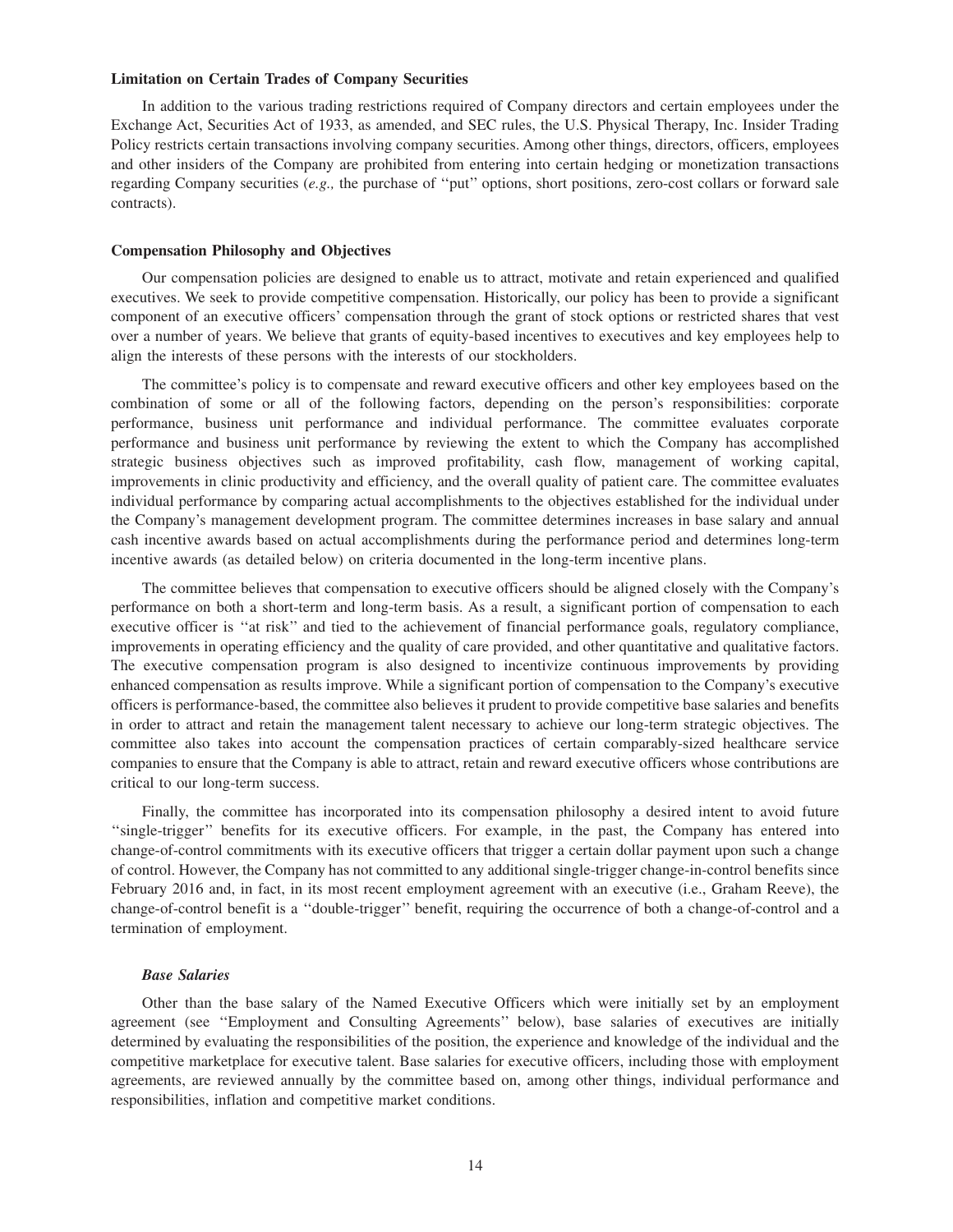#### *Annual Cash Incentive Compensation*

Based on individual and Company performance, incentive compensation opportunities are available to a wide range of our employees. We believe that incentive compensation is effective in reinforcing both the overall values of our Company and our specific operating goals.

Incentive compensation programs are designed to focus employees' attention on our key performance goals, to identify the expected levels of performance and to reward individuals who meet or exceed our expectations. The aggregate amounts available for incentive awards are determined by our overall financial performance. The actual awards paid to individual recipients, other than to executive officers, are formulated by management, generally payable on an annual basis and reviewed by the committee prior to payment. The committee formulates and determines incentive awards for Named Executive Officers. See ''Summary Compensation Table'' below.

For 2018, the Company's Chief Executive Officer, Chief Financial Officer, Chief Operating Officer–West and Chief Operating Officer-East (the ''Executive Participants'') were eligible to receive cash bonus awards and/or shares of restricted common stock under the Company's Objective Cash/RSA Bonus Plan and Discretionary Cash/RSA Bonus Plan that amounted to a maximum of 125% of their respective base salaries. For a detailed description of these plans, see the Company's Current Report on Form 8-K filed with the SEC on April 12, 2018. Under the Objective Cash/RSA Bonus Plan, the Executive Participants were eligible to earn a bonus award, payable in cash and/or restricted common stock at the discretion of the Compensation Committee, having a value of up to 75% of their respective base salaries dependent upon the Company achieving pre-tax income in the range of \$41,942,700 to \$45,975,300 or more. In determining pre-tax income for purposes of the Objective Cash/RSA Bonus Plan, the Objective Cash/RSA Bonus Plan provides that such determination shall be made before charges or credits for changes in redeemable non-controlling interests and any extraordinary items and after the compensation expense required to be reported in 2018 related to the incentive plans applicable to the Executive Participants. Based on the pre-tax earnings of \$44,541,077, as adjusted, for 2018, the Executive Participants received an Objective Cash/RSA Bonus award for 2018 equal to 46% of their respective base salaries, which the Compensation Committee determined would be payable entirely in cash. Under the Discretionary Cash/RSA Bonus Plan, the Executive Participants were awarded a bonus award of 42.5% of their respective base salaries, which the Committee determined would be paid in a combination of cash and shares of restricted common stock. The discretionary cash/RSA award was based upon a subjective determination of the committee utilizing certain performance criteria as detailed in the plan. However, the committee did not consider it practicable to, nor did it attempt to, quantify, rank or otherwise assign relative weights to the specific performance criteria it considered in reaching its decision. In considering these performance criteria, the individual members of the committee may have given different weights to different performance criteria. The discretionary performance criteria were not intended to be rigid or formulaic but rather served as a framework under which the committee reviews the total compensation for each executive. The total cash award and award of shares of restricted common stock for the 2018 year pursuant to the Objective Cash/RSA Bonus Plan and Discretionary Cash/RSA Bonus Plan, were as follows: Mr. Reading - \$575,000 in cash and 981 shares of restricted common stock; Mr. McAfee - \$370,800 in cash and 636 shares of restricted common stock; Mr. McDowell - \$370,800 in cash and 636 shares of restricted common stock; and Mr. Reeve - \$347,000 in cash and 600 shares of restricted common stock. These cash bonuses were paid on March 8, 2019 and the shares of restricted common stock were granted on March 4, 2019.

#### *Long-term Equity Incentive Awards*

For the 2018 year, the Executive Participants were eligible to receive awards consisting of shares of restricted common stock under the Company's Objective Long-Term Incentive Plan and Discretionary Long-Term Incentive Plan. For a detailed description of these plans, see the Company's Current Reports on Form 8-K filed with the SEC on April 12, 2018. Under the Objective Long-Term Incentive Plan, Messrs. Reading, McAfee, McDowell and Reeve were eligible to earn up to 11,000, 5,500, 5,500 and 5,500 shares of restricted common stock, respectively, dependent upon the Company achieving pre-tax income in the range of \$41,942,700 to \$44,593,200 or more. In determining diluted earnings per share for purposes of the Objective Cash Bonus Plan, the Objective Cash Bonus Plan provides that such determination shall be made before charges or credits for changes in mandatorily redeemable non-controlling interests and any extraordinary items and after the compensation expense required to be reported in 2018 related to the incentive plans applicable to the Executive Participants. Based on the pre-tax earnings of \$44,541,077, as adjusted, for 2018, Messrs. Reading, McAfee, McDowell and Reeve were awarded 10,120, 5,060, 5,060 and 5,060 shares of restricted common stock, respectively. Under the Discretionary Long-Term Incentive Plan, Messrs. Reading, McAfee and McDowell were eligible to earn up to 11,000, 5,500, 5,500 and 5,500 shares of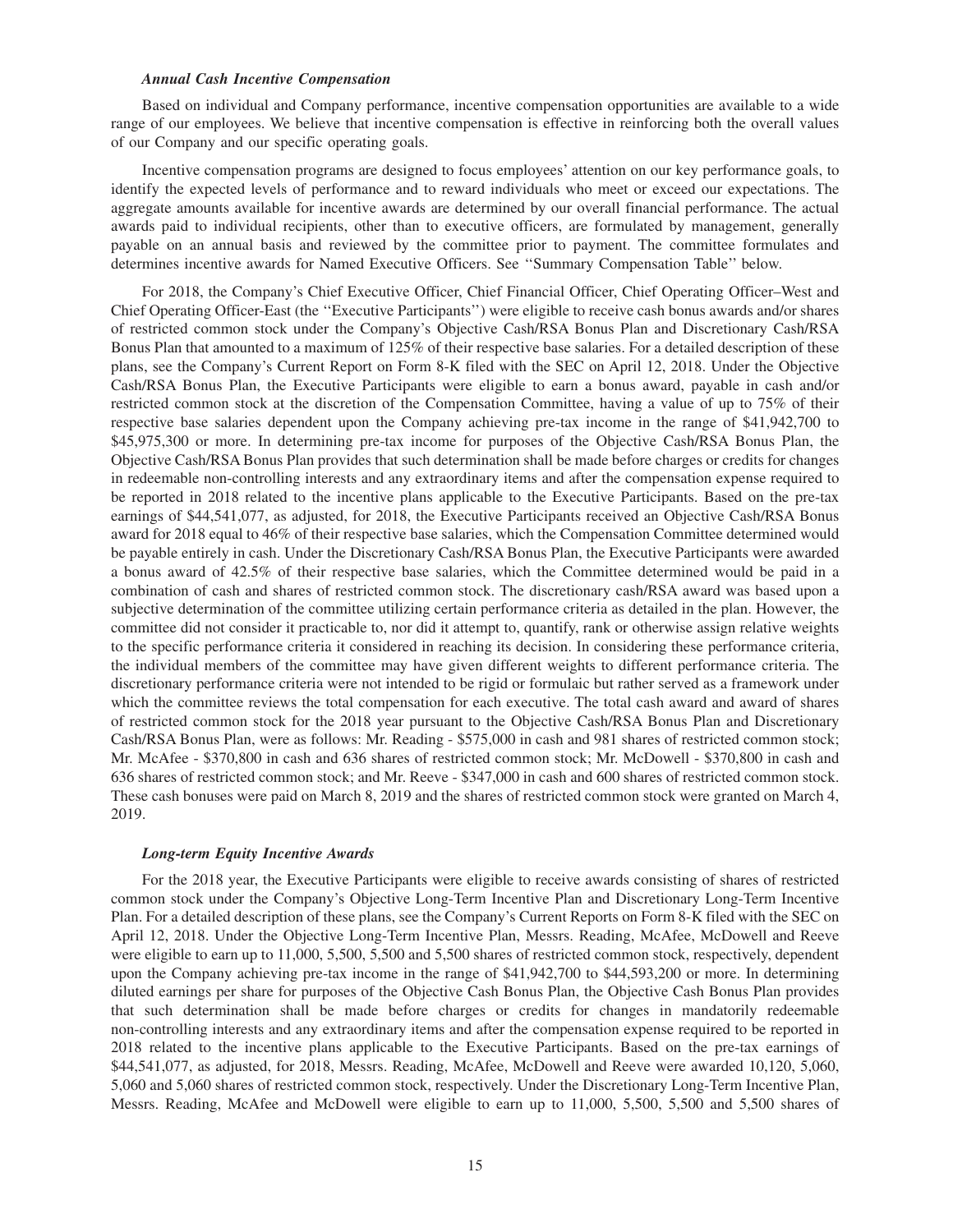restricted common stock, respectively, based upon a subjective determination of the committee. The committee utilized certain performance criteria as detailed in the plan but generally did not consider it practicable to, nor did it attempt to, quantify, rank or otherwise assign relative weights to the specific performance criteria it considers in reaching its decision. In considering these performance criteria, the individual members of the committee may have given different weights to different performance criteria. The discretionary performance criteria were not intended to be rigid or formulaic but rather served as a framework under which the committee reviews the total compensation and performance of the Executive Participants to determine what incentive amount is appropriate for any specific year. For 2018, Messrs. Reading, McAfee, McDowell and Reeve were awarded 9,350, 4,675, 4,675 and 4,675 shares of restricted common stock, respectively, under the Discretionary Long-Term Incentive Plan. On March 4, 2019, for the 2018 year, Messrs. Reading, McAfee, McDowell and Reeve were granted an aggregate of 19,470, 9,735, 9,735, and 9,735 shares of restricted common stock, respectively, representing the total shares awarded under the Objective Long-Term Incentive Plan and Discretionary Long-Term Incentive Plan. The restrictions on these shares lapse evenly over 16 quarters starting on April 1, 2019.

The Objective Cash Bonus Plan, Discretionary Cash Bonus Plan, Objective Long-Term Incentive Plan, and Discretionary Long-Term Incentive Plan collectively are hereinafter referred to as the ''2018 Executive Incentive Plan''.

The Stock Incentive Plan and our Amended and Restated 1999 Employee Stock Option Plan (''1999 Stock Option Plan'') are intended to align employee and outside director interests with stockholders' interests, to provide incentives to our key employees by encouraging their ownership of our common stock and to aid us in attracting and retaining key employees, upon whose efforts our success and future growth depends.

Equity grants are made at the discretion of the committee, which administers the Company's equity compensation plans. The objective of such long-term equity-based awards, which generally vest over three to five years, is primarily to incentivize management and key employees for future performance rather than to reward specific past performance. Individual grant sizes are primarily determined based on the employee's duties and level of responsibility and his or her ability to exert significant influence and make meaningful contributions to the overall future success of the Company and, to a lesser degree, organizational and individual performance. At the discretion of the committee, and based on the recommendation of management, equity grants may also be used as an incentive for candidates recruited to fill key positions and for existing employees who receive significant promotions with increased responsibilities.

## *Post-Employment Benefits*

We have entered into employment agreements with our Named Executive Officers that provide for the payment of severance and other post-termination benefits depending on the nature of the termination, including severance payments in the event of a termination following a ''change in control.'' The committee believes that the terms and conditions of these agreements are reasonable and assist us in retaining the executive talent needed to achieve our objectives. In particular, the termination agreements, in the event of a ''change in control,'' help executives focus their attention on the performance of their duties in the best interests of the stockholders without being concerned about the consequences to them of a change in control and help promote continuity of senior management. Information regarding the specific payments that are applicable to each termination event, as well as the effect on unvested equity awards, is provided under the heading ''Executive Compensation — Post Termination/Change-in-Control Benefits'' below.

#### *Benefits and Perquisites*

*Defined Contribution Plan.* The Company maintains qualified retirement plans pursuant to Internal Revenue Code of 1986, as amended (the "Code"), Section  $401(k)$  (the " $401(k)$  Plans") covering substantially all employees subject to certain minimum service requirements. The  $401(k)$  Plans allows employees to make voluntary contributions and provides for discretionary matching contributions by the Company. For certain plans, the Company makes matching contributions. The assets of the 401(k) Plans are held in trust for grantees and are distributed upon the retirement, disability, death or other termination of employment of the grantee. The Board, in its discretion, determines the amount of any Company discretionary contributions. We did not make any discretionary contributions to the 401(k) Plan during 2018. The Company's matching contributions aggregated \$1.8 million in 2018.

*Life Insurance.* The Company maintains, at its expense, for the benefit of each of its full-time employees, life insurance policies in the amount of one times the employee's annual salary, up to \$200,000.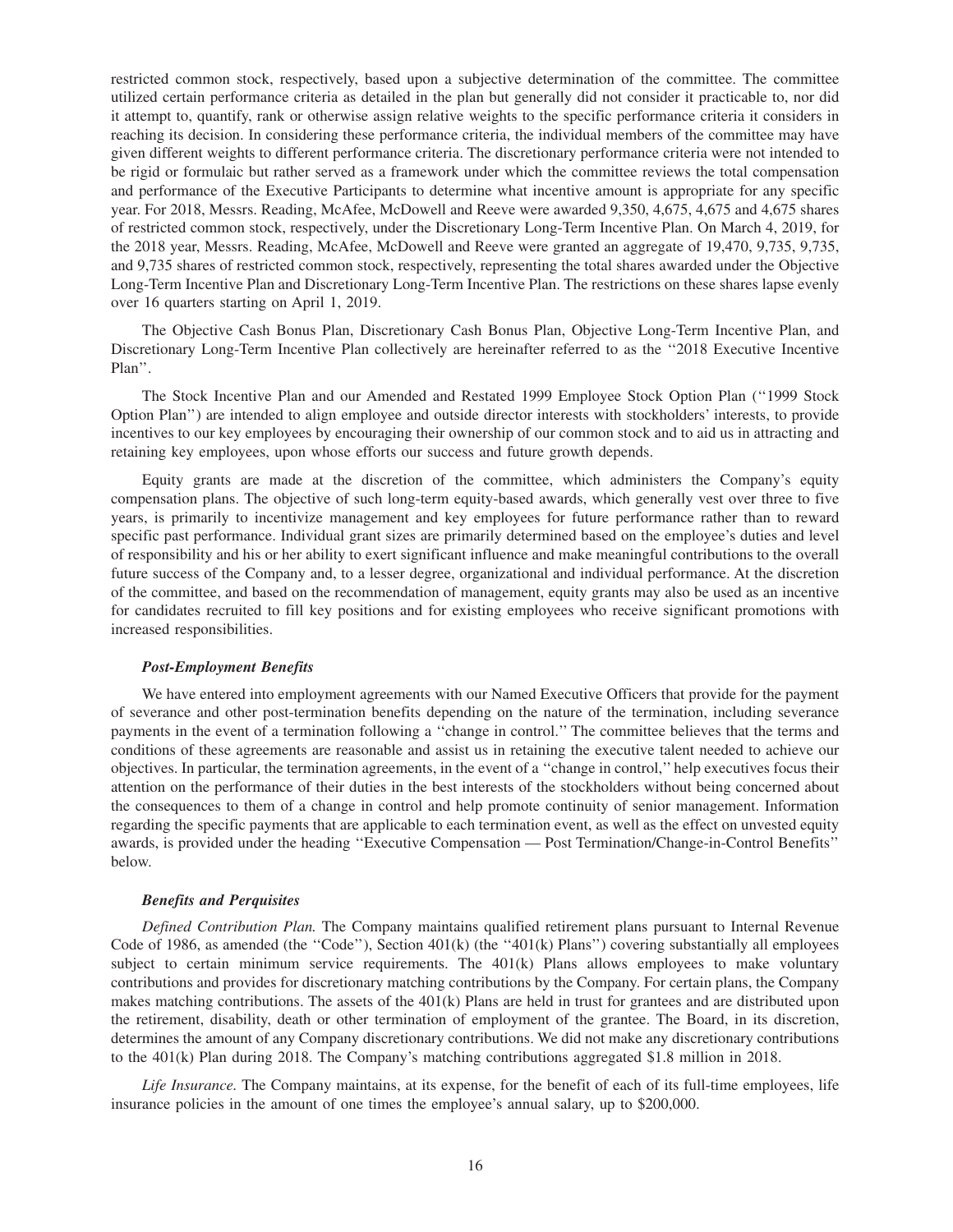*Health and Welfare Benefits.* All executive officers, including the Named Executive Officers, are eligible for welfare benefits from the Company including: medical, dental, vision, life insurance, short-term disability and long-term disability. Named Executive Officers participate in these plans on the same basis and subject to the same costs, terms and conditions as other salaried employees at their work location.

#### **Employment and Consulting Agreements**

In 2016, the Company entered into employment agreements with each of Messrs. Reading, McAfee and McDowell. These agreements, which presently expire on December 31, 2019, provide for automatic two-year renewals as of the expiration of the current term. In 2018, the Company entered into an employment agreement with Mr. Reeve. Mr. Reeve's agreement, which expires on February 28, 2020, provides for automatic two-year renewals as of the expiration of the current term. Each of the Employment Agreements may be terminated by the Company prior to the expiration of their respective terms for cause or without cause, and due to the death or disability of the Executive Officer, as well as by the Executive Officer for good reason or based a disability. In the event of (A) an involuntary termination by the Company without ''cause'' (as defined in each of the Employment Agreements) or (B) a voluntary termination by the Executive Officer for ''good reason'' (as defined in each of the Employment Agreements), the affected Executive Officer is entitled to receive (1) salary continuation for two years, based on his base compensation then in effect, (2) the greater of: (a) the bonus paid or payable to the Executive Officer with respect to the last fiscal year completed prior to such termination, or (b) the average of the bonuses paid to the Executive Officer over the last three fiscal years of employment ending with the last fiscal year prior to such termination, (3) the Executive Officer's accrued but unused vacation days, (4) an immediate acceleration of vesting for all outstanding equity incentive awards, and (5) medical insurance benefits currently in effect for the twenty-four months following such termination. If an Employment Agreement is terminated based on a qualified disability (as described in the Employment Agreements), the terminated Executive Officer is entitled to receive a lump-sum payment equal to two times such Executive Officer's base compensation then in effect, as well as an immediate acceleration of vesting for all outstanding equity incentive awards. If an Employment Agreement is terminated based on the death of an Executive Officer, the Executive Officers' estate (or his heirs) will receive a lump-sum payment equal to such Executive Officers base compensation then in effect, and all outstanding equity incentive awards held by such Executive Officer shall immediately vest. Finally, in the event of a ''change in control'' (as defined in the Employment Agreements), Messrs. Reading, McAfee and McDowell, as applicable, will be entitled to (A) a change of control benefit of \$500,000 for each of Mr. Reading and McAfee and \$283,333 for Mr. McDowell, and (B) the immediate acceleration of vesting for all outstanding equity incentive awards held by such individual; in the event of a termination of Mr. Reeve's employment in connection with a ''change in control, Mr. Reeve will be entitled to (A) a change of control benefit of \$283,333, and (B) the immediate acceleration of vesting for all outstanding equity incentive awards held by him. The employment agreement also provides for certain non-competition and non-solicitation covenants that extend up to two years after termination of employment.

Messrs. Reading, McAfee, McDowell and Reeve's employment agreements may each be terminated by the Company prior to the expiration of their term. See ''Executive Compensation — Post Termination/Change-in-Control Benefits'' below for a detailed discussion of the termination and change in control provisions contained in these agreements.

We do not have any executive retention and severance arrangements or change in control agreements with our Named Executive Officers other than those described above.

#### **Compensation of Named Executive Officers**

Mr. Reading joined our Company in November 2003 as Chief Operating Officer and, effective November 1, 2004, was promoted to President and Chief Executive Officer. Under his employment agreement with us (see ''Employment and Consulting Agreements'' above), Mr. Reading's annual base salary is subject to adjustment by the Compensation Committee. For the last three years, his annual base salary was \$606,900 (during 2016), \$725,000 (during 2017), \$740,000 (during 2018) and further increased to \$770,000 effective as of January 1, 2019. During each of 2016, 2017 and 2018, Mr. Reading participated in an executive incentive plan specific to such year that was approved by the Compensation Committee and filed with the SEC on Form 8-K. In accordance with such executive incentive plans, Mr. Reading (i) was paid a cash bonus of \$230,622 and was granted 16,350 shares of restricted stock for 2016, and (ii) was paid a cash bonus of \$304,500 and was granted 20,240 shares of restricted stock for 2017. As previously disclosed, for 2018, Mr. Reading was paid a cash bonus of \$575,000 on March 8, 2019 and was granted 20,451 shares of restricted stock on March 4, 2019.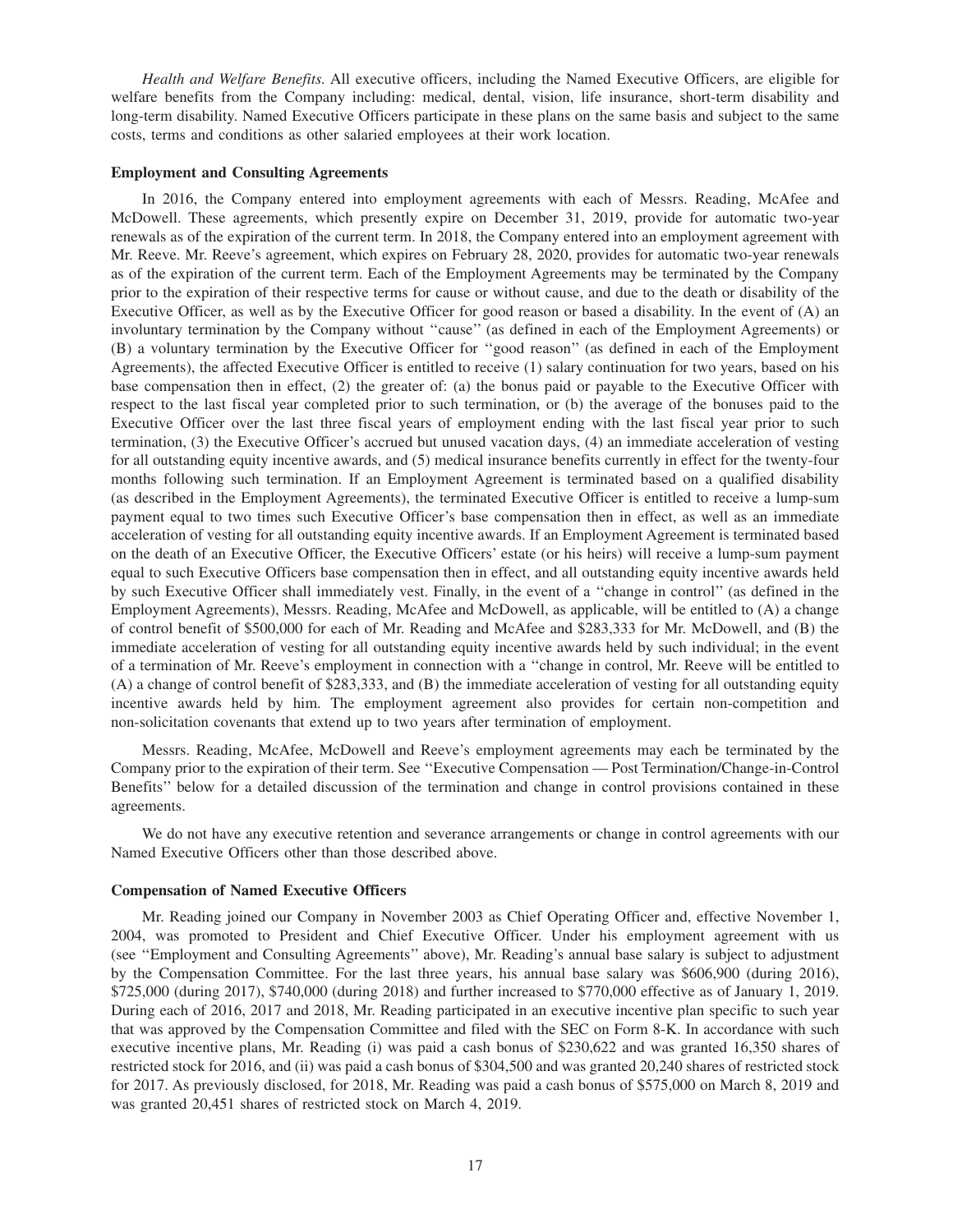Mr. McAfee joined our Company in September 2003 as Chief Financial Officer and, effective November 1, 2004, was promoted to Executive Vice President. Under his employment agreement with us (see ''Employment and Consulting Agreements'' above), Mr. McAfee's annual base salary is subject to adjustment by the Compensation Committee. For the last three years, his annual base salary was \$438,600 (during 2016), \$470,000 (during 2017) and \$480,000 (during 2018), and further increased to \$500,000 effective as of January 1, 2019. During each of 2016, 2017 and 2018, Mr. McAfee participated in an executive incentive plan specific to such year that was approved by the Compensation Committee and filed with the SEC on Form 8-K. In accordance with such executive incentive plans, Mr. McAfee (i) was paid a cash bonus of \$166,668 and was granted 8,175 shares of restricted stock for 2016, and (ii) was paid a cash bonus of \$197,400 and was granted 10,120 shares of restricted stock for 2017. As previously disclosed, for 2018, Mr. McAfee was paid a cash bonus of \$370,800 on March 9, 2018 and was granted 10,371 shares of restricted stock on March 4, 2019.

Mr. McDowell joined our Company in October 2003 as Vice President of Operations overseeing the west region and, effective January 24, 2005, was promoted to Chief Operating Officer. He currently serves the Company as Chief Operating Officer–West. Under his employment agreement with us (see ''Employment and Consulting Agreements'' above), Mr. McDowell's annual base salary is subject to adjustment by the Compensation Committee. For the last three years, his annual base salary was \$408,000 (during 2016), \$470,000 (during 2017) and \$480,000 (during 2018), and further increased to \$500,000 effective as of January 1, 2019. During each of 2016, 2017 and 2018, Mr. McDowell participated in an executive incentive plan specific to such year that was approved by the Compensation Committee and filed with the SEC on Form 8-K. In accordance with such executive incentive plans, Mr. McDowell (i) was paid a cash bonus of \$155,040 and was granted 8,175 shares of restricted stock for 2016, and (ii) was paid a cash bonus of \$197,400 and was granted 10,120 shares of restricted stock for 2017. As previously disclosed, for 2018, Mr. McDowell was paid a cash bonus of \$370,800 on March 8, 2019 and was granted 10,371 shares of restricted stock on March 4, 2019.

Mr. Reeve joined our Company on January 2, 2018 as Chief Operating Officer–East. Under his employment agreement with us (see ''Employment and Consulting Agreements'' above), Mr. Reeve's annual base salary is subject to adjustment by the Compensation Committee. Mr. Reeve's annual base salary was \$450,000 at the start of his employment in 2018 and was further increased to \$470,000 effective as of January 1, 2019. During 2018, Mr. Reeve participated in an executive incentive plan that was approved by the Compensation Committee and filed with the SEC on Form 8-K. For 2018, Mr. Reeve was paid a cash bonus of \$347,000 on March 8, 2019 and was granted 10,335 shares of restricted stock on March 4, 2019. In addition, pursuant to his Employment Agreement, Mr. Reeve was paid a signing bonus of \$20,000 in 2018.

In determining the appropriate compensation for Messrs. Reading, McAfee, McDowell and Reeve, the Compensation Committee evaluates our overall corporate performance under their leadership, as well as each individual contribution to key strategic, financial and development objectives. The committee utilizes a combination of quantitative measures and qualitative factors in reviewing executive performance and compensation.

#### **Compensation Deductibility Policy**

Under Section 162(m) of the Code and applicable Treasury regulations, no deduction is allowed for annual compensation in excess of \$1 million paid by a publicly traded corporation to its chief executive officer and the four other most highly compensated officers.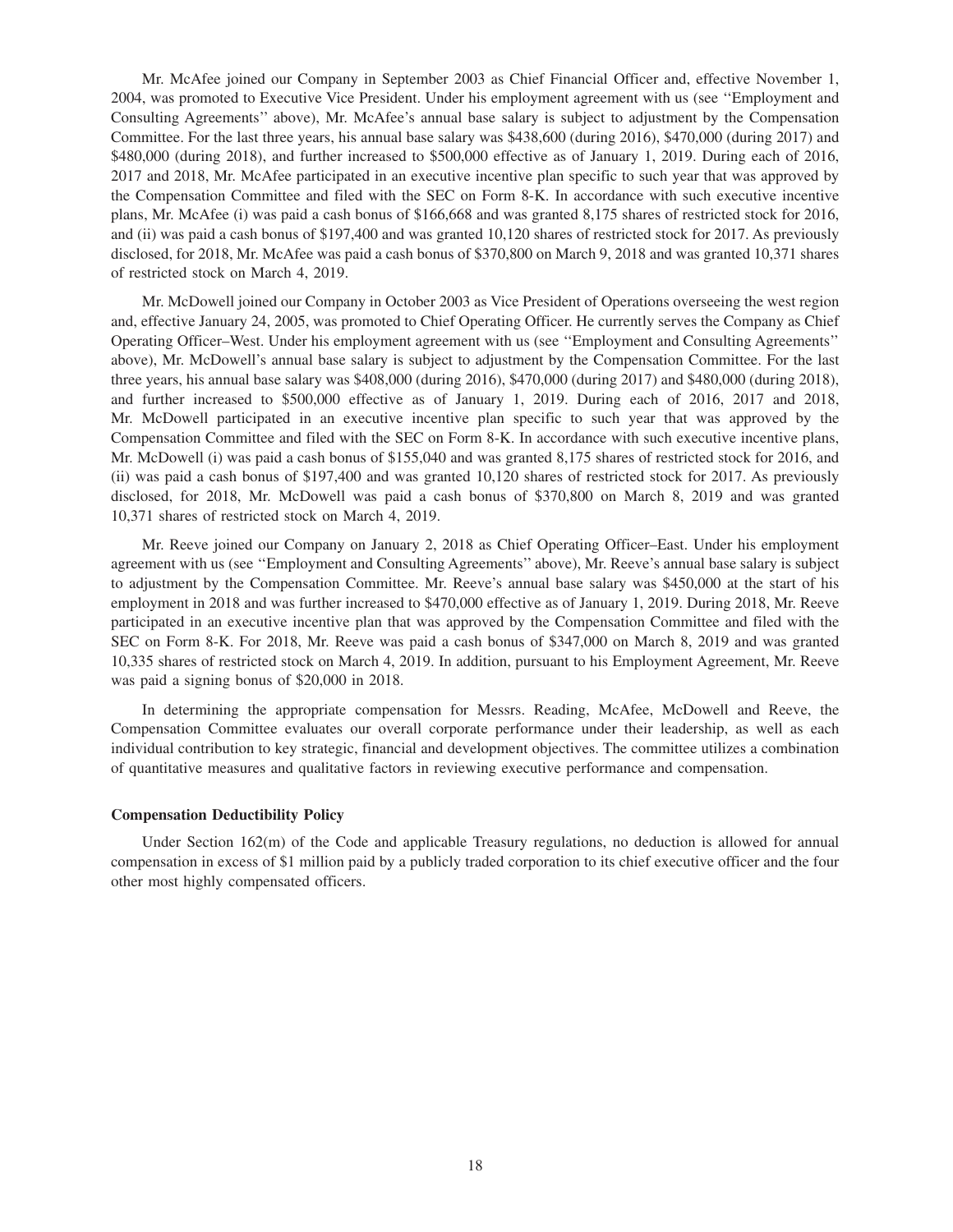#### **Executive Compensation**

#### **Summary Compensation Table**

The following table sets forth the compensation paid or accrued for services rendered in all capacities on behalf of the Company during 2018, 2017 and 2016 to Messrs. Reading, McAfee and McDowell who were the Company's only executive officers until the appointment of Mr. Reeve in March 2018.

| Summary Compensation Table For the Fiscal Years Ended December 31, 2018, 2017 and 2016 |      |                        |                        |                                     |                                |                                                                                   |                                                                                       |                                                |                        |
|----------------------------------------------------------------------------------------|------|------------------------|------------------------|-------------------------------------|--------------------------------|-----------------------------------------------------------------------------------|---------------------------------------------------------------------------------------|------------------------------------------------|------------------------|
| <b>Name and Principal Position</b>                                                     | Year | <b>Salary</b><br>$($)$ | <b>Bonus</b><br>$(\$)$ | <b>Stock</b><br>Awards $(1)$<br>\$) | Option<br><b>Awards</b><br>\$) | <b>Equity</b><br><b>Incentive</b><br>Plan<br>Compen-<br>sation $^{(2)}$<br>$(\$)$ | <b>Oualified</b><br><b>Deferred</b><br>Compen-<br>sation<br><b>Earnings</b><br>$(\$)$ | All Other<br>Compen-<br>sation $(3)$<br>$(\$)$ | <b>Total</b><br>$(\$)$ |
| Christopher J. Reading                                                                 | 2018 | 739,423                |                        | 2,010,639                           |                                | 575,000                                                                           |                                                                                       | 2,322                                          | 3,327,384              |
| Chief Executive Officer                                                                | 2017 | 720,458                |                        | 1,450,658                           |                                | 304,500                                                                           |                                                                                       | 1,242                                          | 2,476,858              |
|                                                                                        | 2016 | 606,717                |                        | 971,978                             |                                | 230,622                                                                           |                                                                                       | 1,242                                          | 1,810,559              |
| Lawrance W. McAfee                                                                     | 2018 | 479,616                |                        | 1,021,508                           |                                | 370,800                                                                           |                                                                                       | 3,564                                          | 1,875,488              |
| Chief Financial Officer                                                                | 2017 | 468,794                |                        | 725,329                             |                                | 197,400                                                                           |                                                                                       | 3,564                                          | 1,395,087              |
|                                                                                        |      | 2016 438,467           |                        | 485,989                             |                                | 166,668                                                                           |                                                                                       | 3,564                                          | 1,094,688              |
|                                                                                        | 2018 | 479,616                |                        | 1,021,508                           |                                | 370,800                                                                           |                                                                                       | 3,564                                          | 1,875,488              |
| Chief Operating Officer - West                                                         | 2017 | 467,616                |                        | 725,329                             |                                | 197,400                                                                           |                                                                                       | 3,564                                          | 1,393,909              |
|                                                                                        | 2016 | 407,877                |                        | 485,989                             |                                | 155,040                                                                           |                                                                                       | 2,322                                          | 1,051,228              |
| Graham D. Reeve <sup>(4)</sup> 2018 479,616<br>Chief Operating Officer - East          |      |                        |                        | 1,017,503                           |                                | 347,000                                                                           |                                                                                       | 908                                            | 1,845,026              |

<sup>(1)</sup> For 2018, stock awards were granted in accordance with the 2018 Executive Incentive Plan as restricted stock under the terms of the Stock Incentive Plan as follows: Mr. Reading was awarded 20,451 shares, Messrs. McAfee and McDowell were awarded 10,371 shares each and Mr. Reeve was awarded 10,335 shares. For 2017, stock awards were granted in accordance with the 2017 Executive Incentive Plan as restricted stock under the terms of the Stock Incentive Plan as follows: Mr. Reading was awarded 20,240 shares and Messrs. McAfee and McDowell were awarded 10,120 shares each. For 2016, stock awards were granted in accordance with the 2016 Executive Incentive Plan as restricted stock under the terms of the Stock Incentive Plan as follows: Mr. Reading was awarded 16,350 shares and Messrs. McAfee and McDowell were awarded 8,175 shares each. Amounts shown are the grant date fair value of the awards computed in accordance with FASB ASC Topic 718 which amounted to a weighted average in the range of \$98.30 to \$98.50 per share for 2018, \$71.67 per share for 2017, and \$59.45 per share for 2016. Assumptions used in the calculation of these amounts are included in ''Note 12 — Equity Based Plans'' of the Notes to the Consolidated Financial Statements in Item 8 of our Annual Report on Form 10-K for the year ended December 31, 2018 which was filed with the SEC on March 18, 2019.

<sup>(2)</sup> For 2018, the amounts represent the cash bonuses earned under the Company's 2018 Executive Incentive Plan and paid in March 2019. For 2017, the amounts represent the cash bonuses earned under the Company's 2017 Executive Incentive Plan and paid in March 2018. For 2016, the amounts represent the cash bonuses earned under the Company's 2016 Executive Incentive Plan and paid in April 2017. See ''Compensation Discussion and Analysis — Annual Cash Incentive Compensation'', in our Annual Report on form 10-K for the year ended December 31, 2018, for further details.

<sup>(3)</sup> Represents the value of life insurance premiums for life insurance coverage provided to the Named Executive Officers.

<sup>(4)</sup> Graham D. Reeve, was appointed as Chief Operating Officer - East effective March 6, 2018.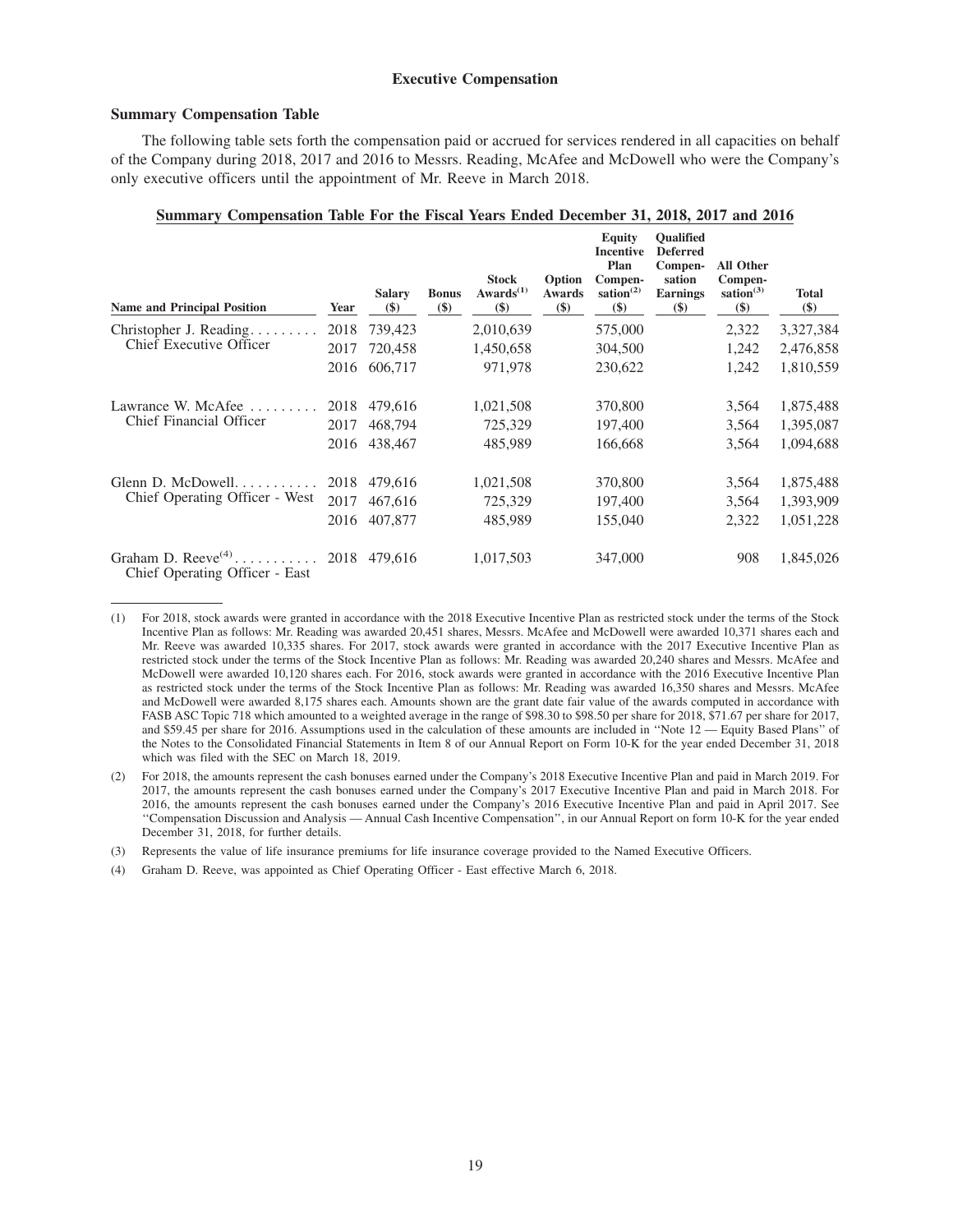## **Grants of Plan-Based Awards**

The following table sets forth the grants of plan-based awards during 2018 to the Named Executive Officers:

|                                   |               |                                 | <b>Estimated Possible Payouts</b><br><b>Under Non-Equity</b><br>Incentive Plan Awards $^{(1)}$ : |                          |                          | <b>Estimated Possible Payouts</b><br><b>Under Equity</b><br>Incentive Plan Awards $(1)$ : |                        | <b>Grant Date</b><br><b>Fair Value</b>         |
|-----------------------------------|---------------|---------------------------------|--------------------------------------------------------------------------------------------------|--------------------------|--------------------------|-------------------------------------------------------------------------------------------|------------------------|------------------------------------------------|
| <b>Name</b>                       | Grant<br>Date | <b>Threshold</b><br><b>(\$)</b> | <b>Target</b><br>(S)                                                                             | <b>Maximum</b><br>$(\$)$ | <b>Threshold</b><br>(# ) | Target<br>(#)                                                                             | <b>Maximum</b><br>(# ) | of Stock<br>Awards <sup><math>(2)</math></sup> |
| Christopher J. Reading $\ldots$ . | 4/6/2018      | $\mathbf{S}$                    | \$925,000                                                                                        | \$925,000                |                          | 11.000                                                                                    | 11,000                 | \$936,100                                      |
| Lawrance W. McAfee $\ldots$       | 4/6/2018      | $S-$                            | \$600,000                                                                                        | \$600,000                |                          | 5.500                                                                                     | 5,500                  | \$468,050                                      |
| Glenn D. McDowell $\ldots \ldots$ | 4/6/2018      | $S-$                            | \$600,000                                                                                        | \$600,000                | $\qquad \qquad$          | 5.500                                                                                     | 5,500                  | \$468,050                                      |
|                                   | 4/6/2018      | $S-$                            | \$562,500                                                                                        | \$562,500                | $\equiv$                 | 5.500                                                                                     | 5,500                  | \$468,050                                      |

(1) Possible payments and equity grants under the 2018 Executive Incentive Plan. See the Summary Compensation Table above for actual amounts earned for 2018. The cash earned was paid on March 8, 2019 and the shares of restricted common stock were granted on March 4, 2019.

(2) Amounts shown are the grant date fair value of the awards computed in accordance with FASB ASC Topic 718 which amounted to a weighted average of \$85.10 per share. See "Note 12 — Equity Based Plans" of the Notes to the Consolidated Financial Statements in Item 8 of our Annual Report on Form 10-K for the year ended December 31, 2018 which was filed with the SEC on March 18, 2019 for a description of the valuations and a description of the equity plans.

#### **Narrative Disclosure to Summary Compensation Table and Grants of Plan-Based Awards Table**

See ''Employment and Consulting Agreements'' above and ''Post-Termination/Change-in-Control Benefits'' below for the material terms of our employment agreements with our Named Executive Officers. See ''Compensation Discussion and Analysis'' above for an explanation of the amount of salary and bonus in proportion to total compensation. See the footnotes to the Summary Compensation Table above and Grants of Plan-Based Awards table paid to the Named Executive Officers above for narrative disclosure with respect to those tables.

#### **Outstanding Equity Awards at Fiscal Year-End**

The following table shows outstanding awards of shares of restricted common stock that have not vested as of December 31, 2018 for each Named Executive Officer. The table does not include the grants of restricted stock made in 2019. There are no outstanding stock option awards for the Named Executive Officers as of December 31, 2018.

|             |                                                                                      | <b>Stock Awards</b>                                                                              |
|-------------|--------------------------------------------------------------------------------------|--------------------------------------------------------------------------------------------------|
| <b>Name</b> | <b>Number of Shares</b><br>or Units of Stock<br><b>That Have Not Vested</b><br>( # ) | <b>Market Value of Shares</b><br>or Units of Stock<br><b>That Have Not Vested</b><br>$(5)^{(1)}$ |
|             | $55,699^{(2)}$                                                                       | \$5,700,793                                                                                      |
|             | $28,000^{(3)}$                                                                       | \$2,865,800                                                                                      |
|             | $28,000^{(3)}$                                                                       | \$2,865,800                                                                                      |
|             | $16526^{(4)}$                                                                        | \$1,691,436                                                                                      |

(1) Calculated based on the closing market price of our common stock on December 31, 2018 of \$102.35 per share.

(2) The restrictions on these shares of common stock granted as restricted stock lapsed or will lapse as follows:

|     | 1/1/2019  | 6.206 | 1/1/2020                                                                                                      | 4.984 | 1/1/2021  | 3,578 | 1/1/2022  | 2,543 |
|-----|-----------|-------|---------------------------------------------------------------------------------------------------------------|-------|-----------|-------|-----------|-------|
|     | 4/1/2019  | 4.984 | 4/1/2020                                                                                                      | 3.564 | 4/1/2021  | 2.543 | 4/1/2022  | 1.278 |
|     | 7/1/2019  | 4.984 | 7/1/2020                                                                                                      | 3,564 | 7/1/2021  | 2,543 | 7/1/2022  | 1,278 |
|     | 10/1/2019 | 4.984 | 10/1/2020                                                                                                     | 3.564 | 10/1/2021 | 2,543 | 10/1/2022 | 1.278 |
|     |           |       |                                                                                                               |       |           |       | 1/1/2023  | 1,281 |
| (3) |           |       | The restrictions on these shares of common stock granted as restricted stock lapsed or will lapse as follows: |       |           |       |           |       |
|     | 1/1/2019  | 3.102 | 1/1/2020                                                                                                      | 2.500 | 1/1/2021  | 1.805 | 1/1/2022  | 1,288 |
|     | 4/1/2019  | 2.500 | 4/1/2020                                                                                                      | 1.790 | 4/1/2021  | 1,280 | 4/1/2022  | 648   |
|     | 7/1/2019  | 2.500 | 7/1/2020                                                                                                      | 1.790 | 7/1/2021  | 1.280 | 7/1/2022  | 648   |
|     | 10/1/2019 | 2.500 | 10/1/2020                                                                                                     | 1.790 | 10/1/2021 | 1.280 | 10/1/2022 | 648   |

1/1/2023 651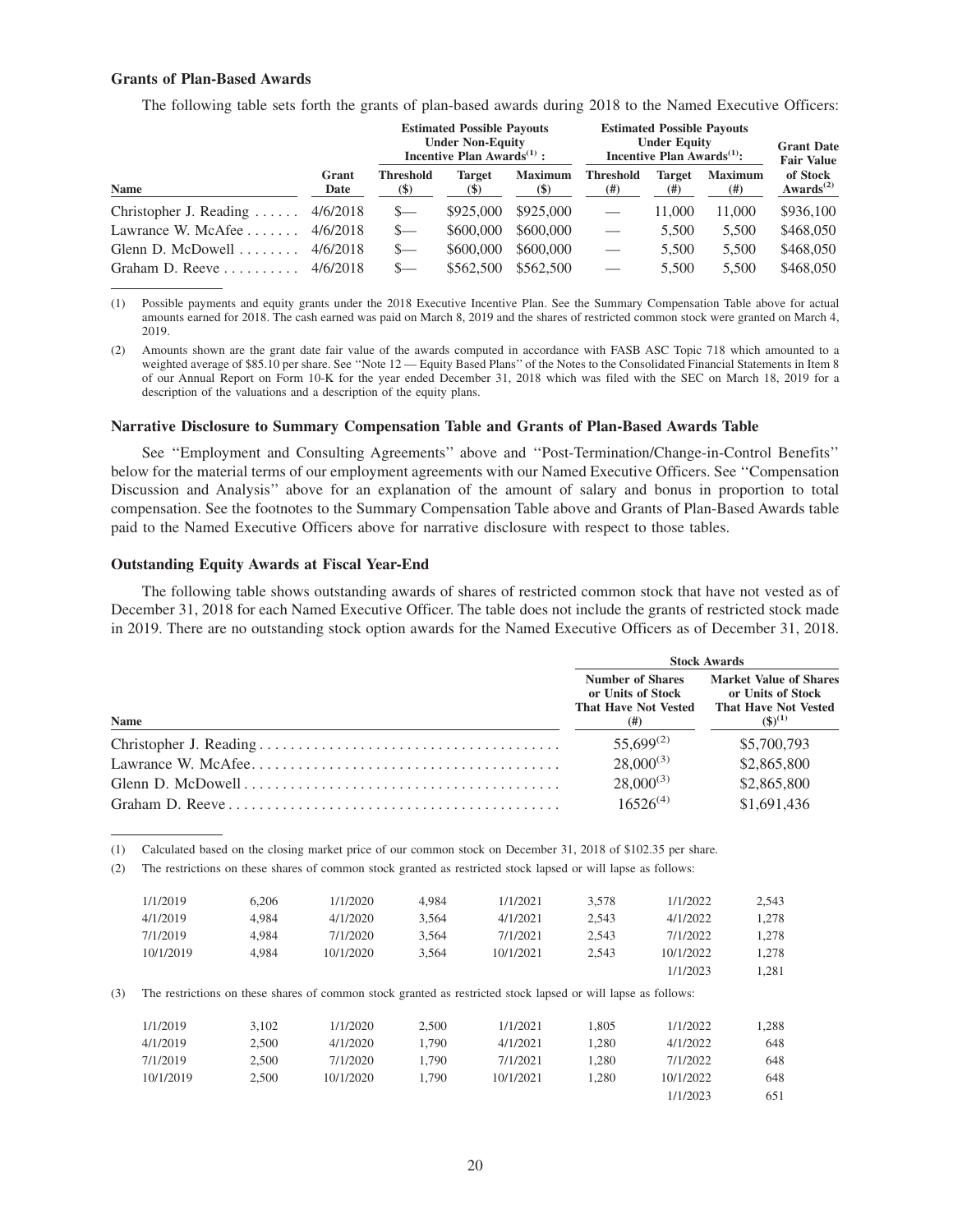(4) The restrictions on these shares of common stock granted as restricted stock lapsed or will lapse as follows:

| 1/1/2019  | 476   | 1/1/2020  | 1.121 | 1/1/2021  | 1.121 | 1/1/2022  | 1.124 |
|-----------|-------|-----------|-------|-----------|-------|-----------|-------|
| 4/1/2019  | 1.121 | 4/1/2020  | 1.121 | 4/1/2021  | 1.121 | 4/1/2022  | 645   |
| 7/1/2019  | 1.121 | 7/1/2020  | 1.121 | 7/1/2021  | 1.121 | 7/1/2022  | 645   |
| 10/1/2019 | 1.121 | 10/1/2020 | 1.121 | 10/1/2021 | 1.121 | 10/1/2022 | 645   |
|           |       |           |       |           |       | 1/1/2023  | 660   |

#### **Stock Vested Table**

The following table shows the number of shares of our common stock acquired by the Named Executive Officers during 2017 upon the ''vesting'' of restricted stock (''vesting'' refers to lapsing of restrictions). As of December 31, 2017, there were no outstanding stock options for the Named Executive Officers.

|             | <b>Stock Awards</b>                            |                              |  |
|-------------|------------------------------------------------|------------------------------|--|
| <b>Name</b> | Number of shares<br>acquired on vesting $(\#)$ | Value realized<br>on Vesting |  |
|             | 25.434                                         | \$2,328,471                  |  |
|             | 12.721                                         | \$1,164,445                  |  |
|             | 12.721                                         | \$1,164,445                  |  |
|             | 1.428                                          | \$140.848                    |  |

The value realized on vesting is computed by multiplying the number of shares of stock by the market value of the underlying shares on the vesting date. The closing price of the stock, on the previous business day, is used as the market value.

#### **Pay Ratio**

The Company analyzed the annual total compensation for all of its employees and the employees of its consolidated subsidiaries, other than our Chief Executive Officer, in order to identify the employee with the median annual total compensation. In making this determination, the Company examined only payroll records of individuals who were employed by the Company or one of its consolidated subsidiaries on December 31, 2018. No cost of living adjustments were made to any such employee's compensation, but the Company did annualize the compensation of individuals who commenced employment after January 1, 2018. After the median compensated employee was identified, that employee's annual total compensation for fiscal year 2018 was determined in the same manner as if such individual was a named executive officer for 2018 whose compensation was required to be determined in accordance with SEC rules and reported in our ''Summary Compensation Table'' on page 19. Based on the foregoing, the annual total compensation of such employee, as determined in accordance with SEC rules, was \$37,454. As provided in our Summary Compensation Table, the annual total compensation for our Chief Executive Officer for the 2018 fiscal year was \$3,374,715, which was 90.1:1 times the annual total compensation of our median compensated employee for the 2017 fiscal year.

The above figures were reported in accordance with SEC rules. However, the Company believes that a more accurate disclosure would exclude ''on-call'' employees who have no set work schedule and work only on an as-needed basis, which may be a few times a year. If these ''on-call'' employees were excluded from the determination of our median compensated employee for the 2018 fiscal year, the annual total compensation of our median compensated employee would be \$42,956 resulting in a ratio of the annual total compensation of our Chief Executive Officer to such employee of 78.6:1.

Because a significant amount of our Chief Executive Officer's compensation for 2018 was in the form of equity compensation, and only a very small number of our employees receive equity compensation, we thought it would be helpful to our stockholders to see how the above ratios are impacted by excluding equity compensation. Excluding equity compensation, the annual total compensation of our median compensated employee remains unchanged and the annual total compensation for our Chief Executive Officer would be \$1,316,745, resulting in a ratio of 35.1:1 if ''on-call'' employees are included and a ratio of 30.7:1 if ''on-call'' employees are not included.

#### **Post Termination/Change-in-Control Benefits**

Each of the Employment Agreements of the Named Executive Officers may be terminated by the Company prior to the expiration of their respective terms for cause or without cause, and due to the death or disability of the Executive Officer, as well as by the Executive Officer for good reason or based a disability. In the event of (A) an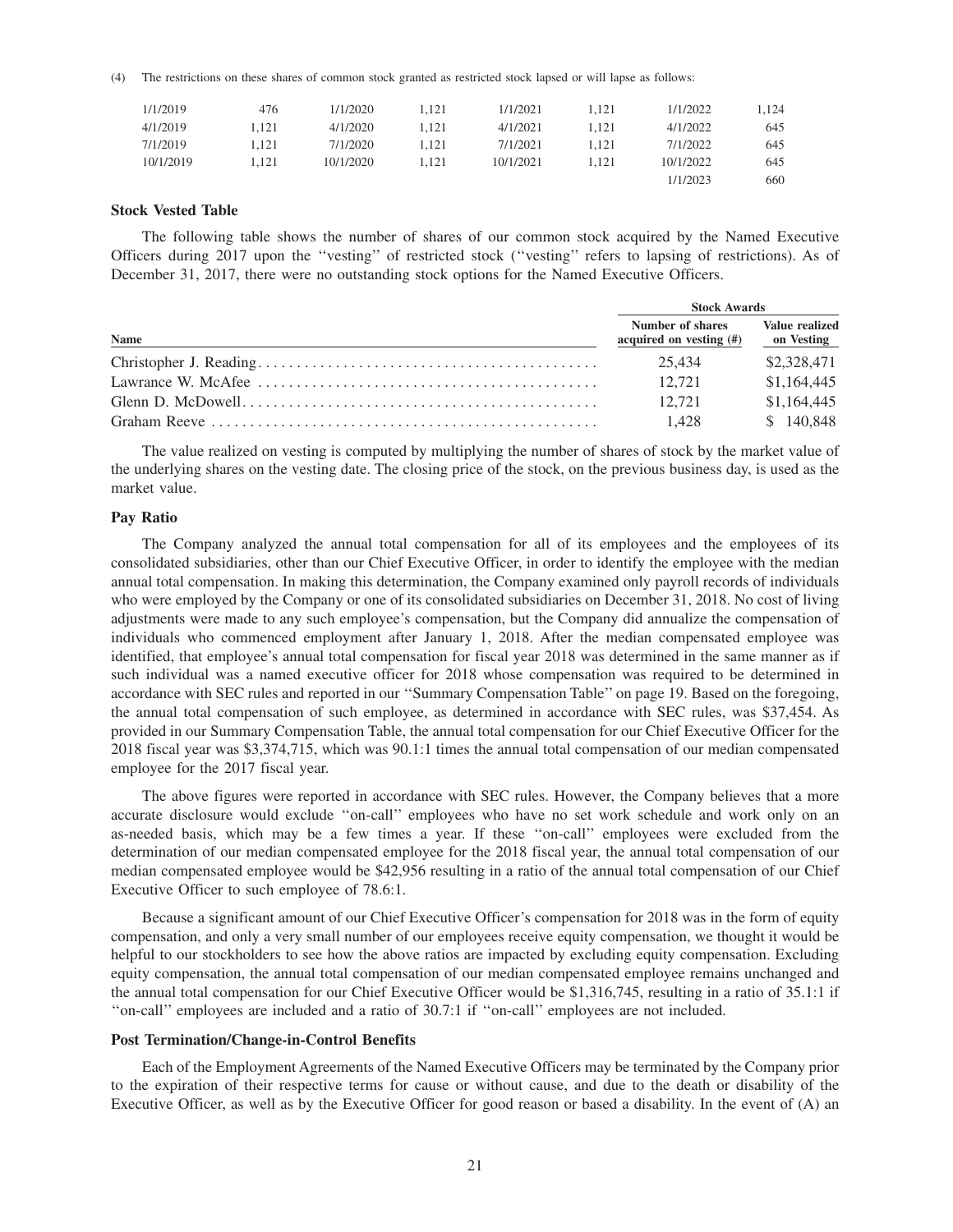involuntary termination by the Company without ''cause'' (as defined in each of the Employment Agreements) or (B) a voluntary termination by the Executive Officer for ''good reason'' (as defined in each of the Employment Agreements), the affected Executive Officer is entitled to receive (1) salary continuation for two years, based on his base compensation then in effect, (2) the greater of: (a) the bonus paid or payable to the Executive Officer with respect to the last fiscal year completed prior to such termination, or (b) the average of the bonuses paid to the Executive Officer over the last three fiscal years of employment ending with the last fiscal year prior to such termination, (3) the Executive Officer's accrued but unused vacation days, (4) an immediate acceleration of vesting for all outstanding equity incentive awards, and (5) medical insurance benefits currently in effect for the twenty-four months following such termination. If an Employment Agreement is terminated based on a qualified disability (as described in the Employment Agreements), the terminated Executive Officer is entitled to receive a lump-sum payment equal to two times such Executive Officer's base compensation then in effect, as well as an immediate acceleration of vesting for all outstanding equity incentive awards. If an Employment Agreement is terminated based on the death of an Executive Officer, the Executive Officers' estate (or his heirs) will receive a lump-sum payment equal to such Executive Officers base compensation then in effect, and all outstanding equity incentive awards held by such Executive Officer shall immediately vest. Finally, in the event of a ''change in control'' (as defined in the Employment Agreements), Messrs. Reading, McAfee and McDowell, as applicable, will be entitled to (A) a change of control benefit of \$500,000 for Mr. Reading and McAfee and \$283,333 for Mr. McDowell, and (B) the immediate acceleration of vesting for all outstanding equity incentive awards held by them. In the event of a termination of Mr. Reeve's employment in connection with a ''change in control'', Mr. Reeve will be entitled to (A) a change of control benefit of \$283,333, and (B) the immediate acceleration of vesting for all outstanding equity incentive awards held by him.

The amount of compensation payable to each Named Executive Officer under the agreements is detailed in the tables below:

# **Christopher Reading**

|  | <b>President and Chief Executive Officer</b> |  |
|--|----------------------------------------------|--|
|  |                                              |  |

| <b>Executive Benefits and Payments Upon Termination</b> <sup>(1)</sup>                    | <b>Voluntary</b><br><b>Termination</b><br>or For Cause | Without<br>Cause | <b>Executive</b><br><b>Resigns</b><br><b>For Good</b><br><b>Reason</b> | In Conjunction<br>with a Change<br><b>In Control</b> |
|-------------------------------------------------------------------------------------------|--------------------------------------------------------|------------------|------------------------------------------------------------------------|------------------------------------------------------|
| <b>Compensation</b>                                                                       |                                                        |                  |                                                                        |                                                      |
| $Severance^{(2)} \dots \dots \dots \dots \dots \dots \dots \dots \dots \dots \dots \dots$ | $\mathcal{S}$ $\equiv$                                 | \$1,540,000      | \$1,540,000                                                            | \$1,540,000                                          |
|                                                                                           |                                                        | 575,000          | 575,000                                                                | 575,000                                              |
|                                                                                           |                                                        |                  |                                                                        | 500,000                                              |
| Restricted Stock (Unvested and $(Accelerated)^{(5)}$                                      |                                                        | 5,700,793        | 5.700.793                                                              | 5,700,793                                            |
| <b>Benefits and Perquisities</b>                                                          |                                                        |                  |                                                                        |                                                      |
|                                                                                           |                                                        | 25,457           | 25,457                                                                 | 25,457                                               |
|                                                                                           | $\frac{1}{2}$                                          | \$7,841,250      | \$7,841,250                                                            | \$8,341,250                                          |

#### **Lawrance McAfee**

**Executive Vice President and Chief Financial Officer**

| <b>Executive Benefits and Payments Upon Termination</b> <sup>(1)</sup> | <b>Voluntary</b><br><b>Termination</b><br>or For Cause | Without<br>Cause | <b>Executive</b><br><b>Resigns</b><br><b>For Good</b><br><b>Reason</b> | In Conjunction<br>with a Change<br>In Control |
|------------------------------------------------------------------------|--------------------------------------------------------|------------------|------------------------------------------------------------------------|-----------------------------------------------|
| Compensation                                                           |                                                        |                  |                                                                        |                                               |
|                                                                        | $S =$                                                  | \$1,000,000      | \$1,000,000                                                            | \$1,000,000                                   |
|                                                                        |                                                        | 370,800          | 370,800                                                                | 370,800                                       |
|                                                                        |                                                        |                  |                                                                        | 500,000                                       |
| Restricted Stock (Unvested and $(Accelerated)^{(5)}$                   |                                                        | 2,865,800        | 2,865,800                                                              | 2,865,800                                     |
| <b>Benefits and Perquisities</b>                                       |                                                        |                  |                                                                        |                                               |
|                                                                        |                                                        | 17,239           | 17,239                                                                 | 17,239                                        |
|                                                                        |                                                        | \$4,253,839      | \$4,253,839                                                            | \$4,753,839                                   |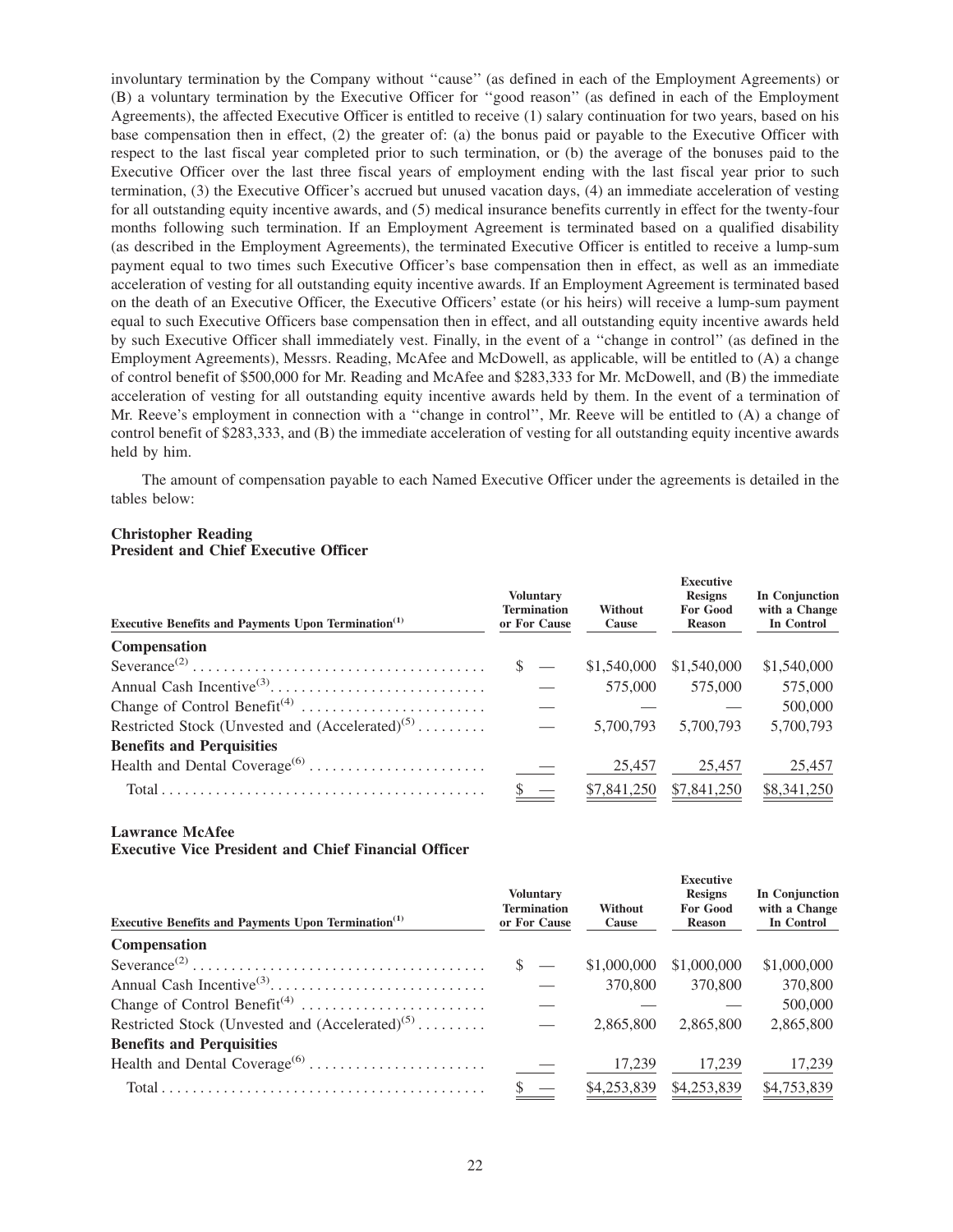## **Glenn McDowell Chief Operating Officer - West**

| <b>Executive Benefits and Payments Upon Termination</b> <sup>(1)</sup>                    | <b>Voluntary</b><br><b>Termination</b><br>or For Cause | Without<br>Cause | <b>Executive</b><br><b>Resigns</b><br><b>For Good</b><br><b>Reason</b> | In Conjunction<br>with a Change<br>In Control |
|-------------------------------------------------------------------------------------------|--------------------------------------------------------|------------------|------------------------------------------------------------------------|-----------------------------------------------|
| <b>Compensation</b>                                                                       |                                                        |                  |                                                                        |                                               |
| $Severance^{(2)} \dots \dots \dots \dots \dots \dots \dots \dots \dots \dots \dots \dots$ | $\mathcal{S}$ —                                        | \$1,000,000      | \$1,000,000                                                            | \$1,000,000                                   |
|                                                                                           |                                                        | 370,800          | 370,800                                                                | 370,800                                       |
|                                                                                           |                                                        |                  |                                                                        | 283,333                                       |
| Restricted Stock (Unvested and $(Accelerated)^{(5)}$                                      |                                                        | 2,865,800        | 2.865,800                                                              | 2,865,800                                     |
| <b>Benefits and Perquisities</b>                                                          |                                                        |                  |                                                                        |                                               |
|                                                                                           |                                                        | 20,047           | 20,047                                                                 | 20,047                                        |
|                                                                                           |                                                        | \$4,256,647      | \$4,256,647                                                            | \$4,539,980                                   |

## **Graham Reeve Chief Operating Officer - East**

| <b>Executive Benefits and Payments Upon Termination</b> <sup>(1)</sup>                    | <b>Voluntary</b><br><b>Termination</b><br>or For Cause | Without<br>Cause | <b>Executive</b><br><b>Resigns</b><br><b>For Good</b><br><b>Reason</b> | In Conjunction<br>with a Change<br>In Control |
|-------------------------------------------------------------------------------------------|--------------------------------------------------------|------------------|------------------------------------------------------------------------|-----------------------------------------------|
| Compensation                                                                              |                                                        |                  |                                                                        |                                               |
| $Severance^{(2)} \dots \dots \dots \dots \dots \dots \dots \dots \dots \dots \dots \dots$ | $\mathbb{S}$ —                                         | 940,000<br>S.    | 940,000<br>S.                                                          | 940,000<br>S.                                 |
|                                                                                           |                                                        | 197,400          | 197,400                                                                | 197,400                                       |
|                                                                                           |                                                        |                  |                                                                        | 283,333                                       |
| Restricted Stock (Unvested and $(Accelerated)^{(5)}$                                      |                                                        | 1.691.436        | 1.691.436                                                              | 1,691,436                                     |
| <b>Benefits and Perquisities</b>                                                          |                                                        |                  |                                                                        |                                               |
|                                                                                           |                                                        | 20,047           | 20,047                                                                 | 20,047                                        |
|                                                                                           |                                                        | \$2,848,883      | \$2,848,883                                                            | \$3,132,216                                   |

<sup>(1)</sup> For purposes of this analysis, we assumed the price per share of our common stock on the date of termination is \$102.35 (the closing price on December 31, 2018) and that the executive's base salary (as in effect at January 1, 2019) is as follows: Mr. Reading — \$770,000; Mr. McAfee — \$500,000; Mr. McDowell — \$500,000; and Graham Reeve — \$470,000.

<sup>(2)</sup> Severance is calculated using two times the base salary as in effect at January 1, 2019 as noted in footnote 1 above.

<sup>(3)</sup> Annual cash incentive is based on the greater of (i) the bonus paid or payable to the executive with respect to last fiscal year of the Company completed prior to termination or (ii) the average of the bonuses paid to the executive over the three fiscal years of the Company ending with the last fiscal year completed prior to the termination.

<sup>(4)</sup> Based on amounts stipulated in the respective employment agreements.

<sup>(5)</sup> Pursuant to the Restricted Stock Agreement for each executive, all restrictions and conditions on shares of restricted stock will be deemed satisfied and shares will be fully vested upon a ''Change in Control''.

<sup>(6)</sup> Calculated for the remaining term of the agreement which expires on December 31, 2019 for Messrs. Reading, McAfee and McDowell and on December 31, 2020 for Mr. Reeve. In the event of a ''Change in Control'', the remaining term of the agreements is one year from such event.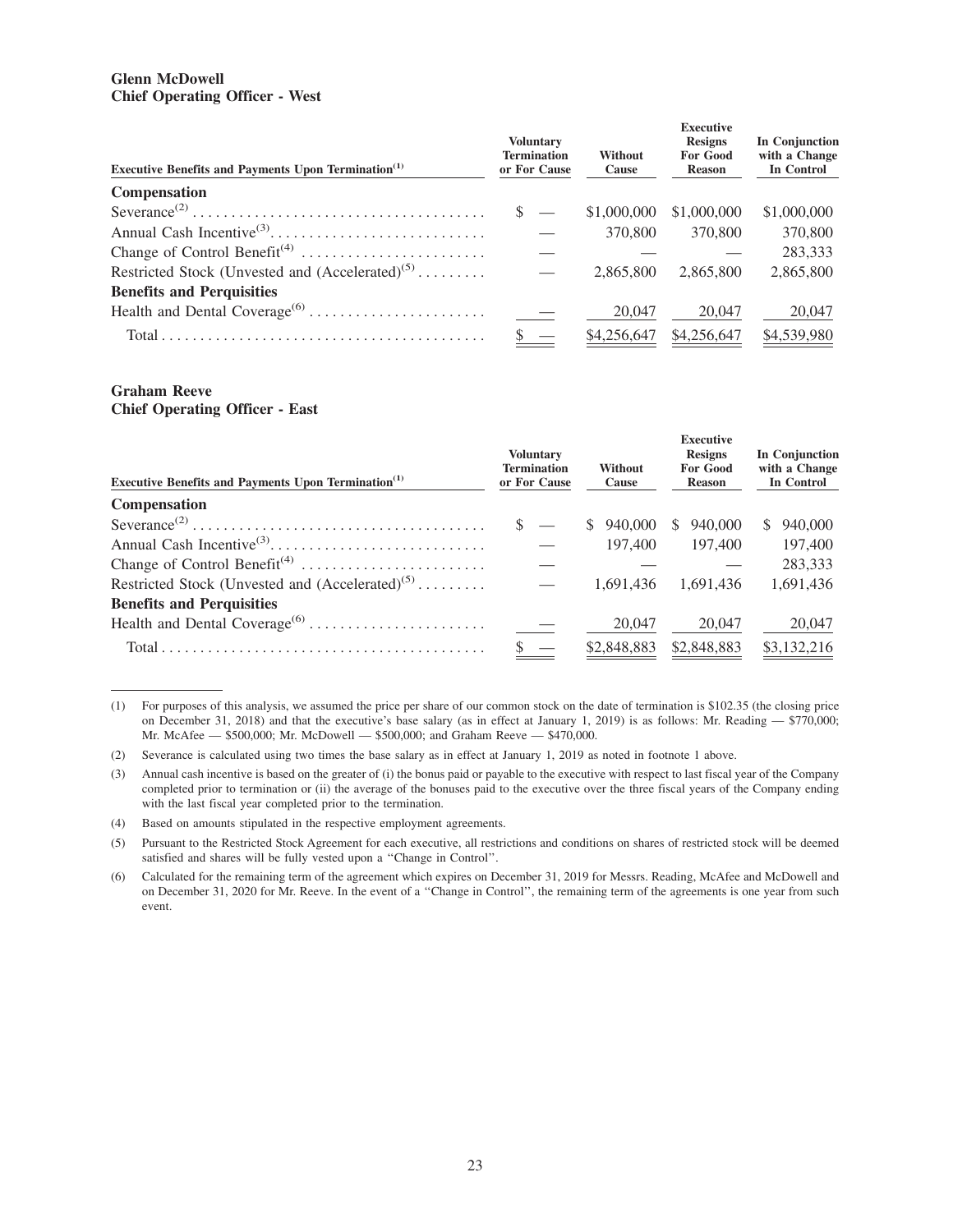## **COMPENSATION COMMITTEE REPORT**

The Compensation Committee was composed of three independent directors during 2018. It acts under a written charter adopted by the Board. The primary function of the Compensation Committee is to determine the compensation for our executive officers, administer incentive stock plans and recommend to the Board the compensation to be paid to our non-employee directors. The committee has reviewed and discussed with management the Compensation Discussion and Analysis set forth herein. Based on its review, the related discussions and such other matters deemed relevant and appropriate by the committee, the committee has recommended to the Board that the Compensation Discussion and Analysis be included in the Company's Proxy Statement relating to the 2019 Annual Meeting of Stockholders.

Respectfully submitted,

*The Compensation Committee* Harry S. Chapman, Chairman Jerald L. Pullins Edward L. Kuntz

#### **Compensation Committee Interlocks and Insider Participation**

The current members of the Compensation Committee are Messrs. Chapman (Chairman), Pullins and Kuntz. None of the members of the Compensation Committee is or has been an officer or employee of the Company or any of its subsidiaries and none of our executive officers has served on the board of directors or compensation committee of any other entity that has or has had an executive officer who served as a member of our Board of Directors or Compensation Committee during 2018.

#### **Securities Authorized for Issuance Under Equity Compensation Plans**

The following table provides information about our common stock that may be issued upon the exercise of options and rights under all of our existing equity compensation plans as of December 31, 2018:

|                                                               | <b>Number of Securities</b>                                                         |                                                                                                 | <b>Number of Securities</b><br><b>Remaining Available for</b>                                                              |
|---------------------------------------------------------------|-------------------------------------------------------------------------------------|-------------------------------------------------------------------------------------------------|----------------------------------------------------------------------------------------------------------------------------|
| <b>Plan Category</b>                                          | to be Issued Upon<br><b>Exercise of</b><br><b>Outstanding Options</b><br>and Rights | <b>Weighted Average</b><br><b>Exercise Price of</b><br>Outstanding<br><b>Options and Rights</b> | <b>Future Issuance Under Equity</b><br><b>Compensation Plans</b><br><b>Excluding Securities</b><br>Reflected in 1st Column |
| Equity Compensation Plans Approved by<br>$Stockholders^{(1)}$ |                                                                                     |                                                                                                 | 399,584                                                                                                                    |

(1) The Stock Incentive Plan permits us to grant stock-based compensation to employees, consultants and outside directors of the Company. The 1999 Stock Option Plan permits us to grant stock-based compensation to employees and non-employee directors. For further descriptions of the Stock Incentive Plan and the 1999 Stock Option Plan, see "Note 12 — Equity Based Plans" of the Notes to the Consolidated Financial Statements in Item 8 of our Annual Report on Form 10-K for the year ended December 31, 2018 which was filed with the SEC on March 18, 2019.

All current Equity Compensation Plans have been approved by stockholders.

#### **Certain Relationships and Related Transactions**

The charter of the Audit Committee requires that the Audit Committee review and approve all insider and affiliated party transactions. There were no such transactions during 2018.

#### **Section 16(a) Beneficial Ownership Reporting Compliance**

Section 16(a) Exchange Act requires our directors and executive officers, and persons who own more than 10% of our equity securities to file with the SEC initial reports of ownership and reports of changes in ownership of our common stock. Officers, directors and greater than 10% stockholders are required by SEC regulation to furnish us with copies of all Section 16(a) reports they file.

To our knowledge, based solely on a review of the copies of those forms furnished to the Company and written representations from the executive officers and directors, we believe that during 2018 all other Section 16(a) filing requirements applicable to our directors and officers were complied with on a timely basis.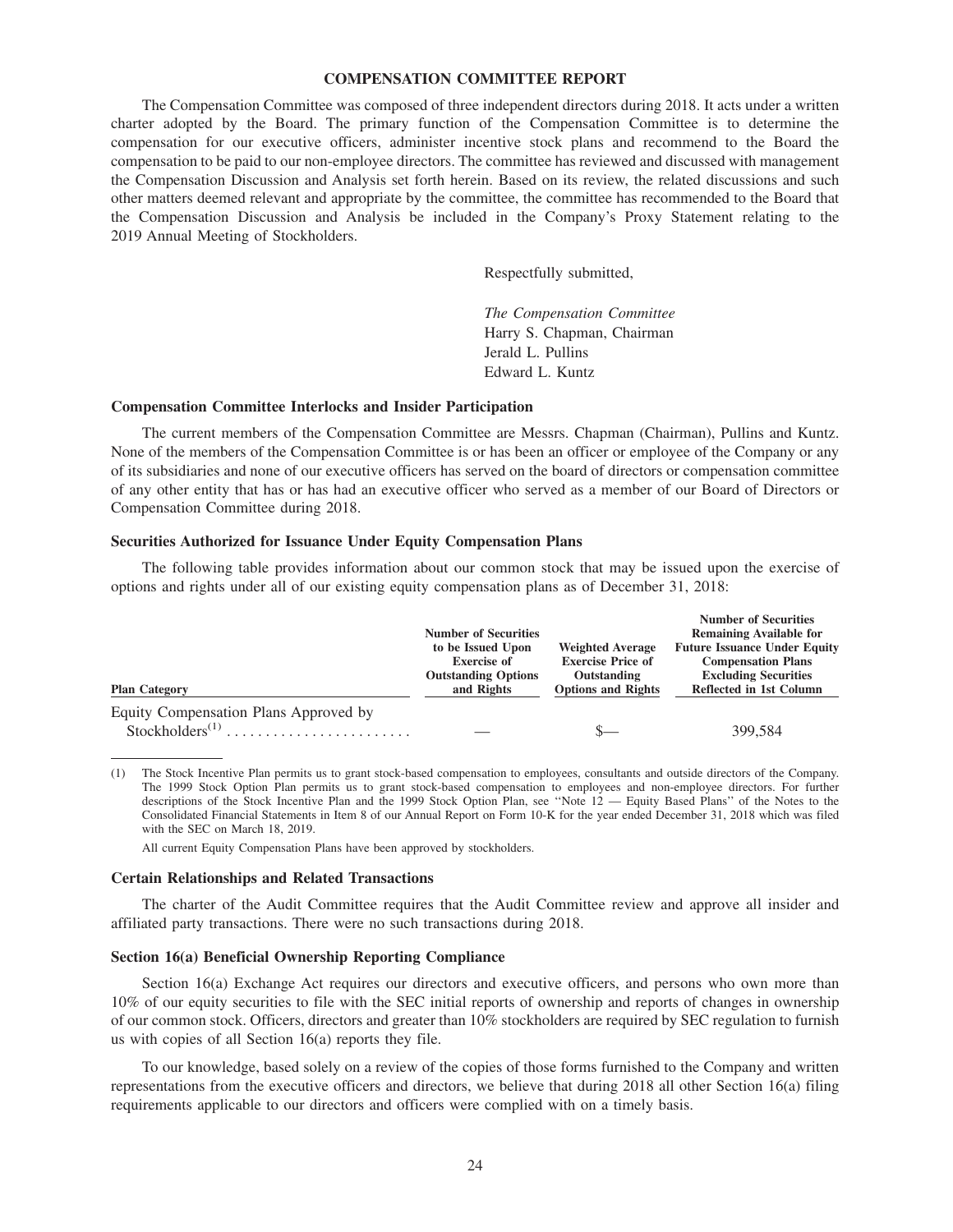## **PROPOSAL 2.** *— ADVISORY VOTE TO APPROVE NAMED EXECUTIVE OFFICER COMPENSATION*

Regulation 14A of the Exchange Act requires that we include in our annual Proxy Statement at least once every three years a non-binding stockholder vote on our executive compensation as described in this Proxy Statement (commonly referred to as ''Say-on-Pay''). In 2011, we adopted a policy to hold an advisory vote on executive compensation each year. In 2017, holders of over 89% of our common stock voted to continue the Company's policy of holding an advisory vote on executive compensation on an annual basis. In 2018, holders of over 60% of our common stock voted to approve the compensation of our Named Executive Officers.

We encourage stockholders to review the Compensation Discussion and Analysis on pages 13 through 24 in this Proxy Statement.

The Board strongly endorses the Company's executive compensation program and recommends that the stockholders vote in favor of the following resolution:

''RESOLVED, that the stockholders approve the compensation of the Company's named executive officers as described in this Proxy Statement under ''Executive Compensation'', including the Compensation Discussion and Analysis and the tabular and narrative disclosure contained in this Proxy Statement.''

Your vote will not be binding upon the Board or the Compensation Committee and neither the Board nor the Compensation Committee will be required to take any action as a result of the outcome of the vote on this proposal. However, the Compensation Committee will carefully consider the outcome of the vote when considering future executive compensation arrangements.

Properly executed but unmarked proxies will be voted FOR approval of the compensation of the Named Executive Officers. Under current regulations, a broker is prohibited from voting for this proposal without receiving instructions from you. **The Board of Directors believes that approving the compensation of the Named Executive Officers is in the best interest of the Company. The approval of the compensation of the Named Executive Officers will require the affirmative vote of holders of a majority of votes cast on this matter in person or by proxy. Accordingly, abstentions applicable to shares present at the meeting will not be included in the tabulation of votes cast on this matter.**

## **THE BOARD OF DIRECTORS RECOMMENDS THAT THE STOCKHOLDERS VOTE FOR THE APPROVAL OF THE RESOLUTION APPROVING THE COMPENSATION OF THE COMPANY'S NAMED EXECUTIVE OFFICERS.**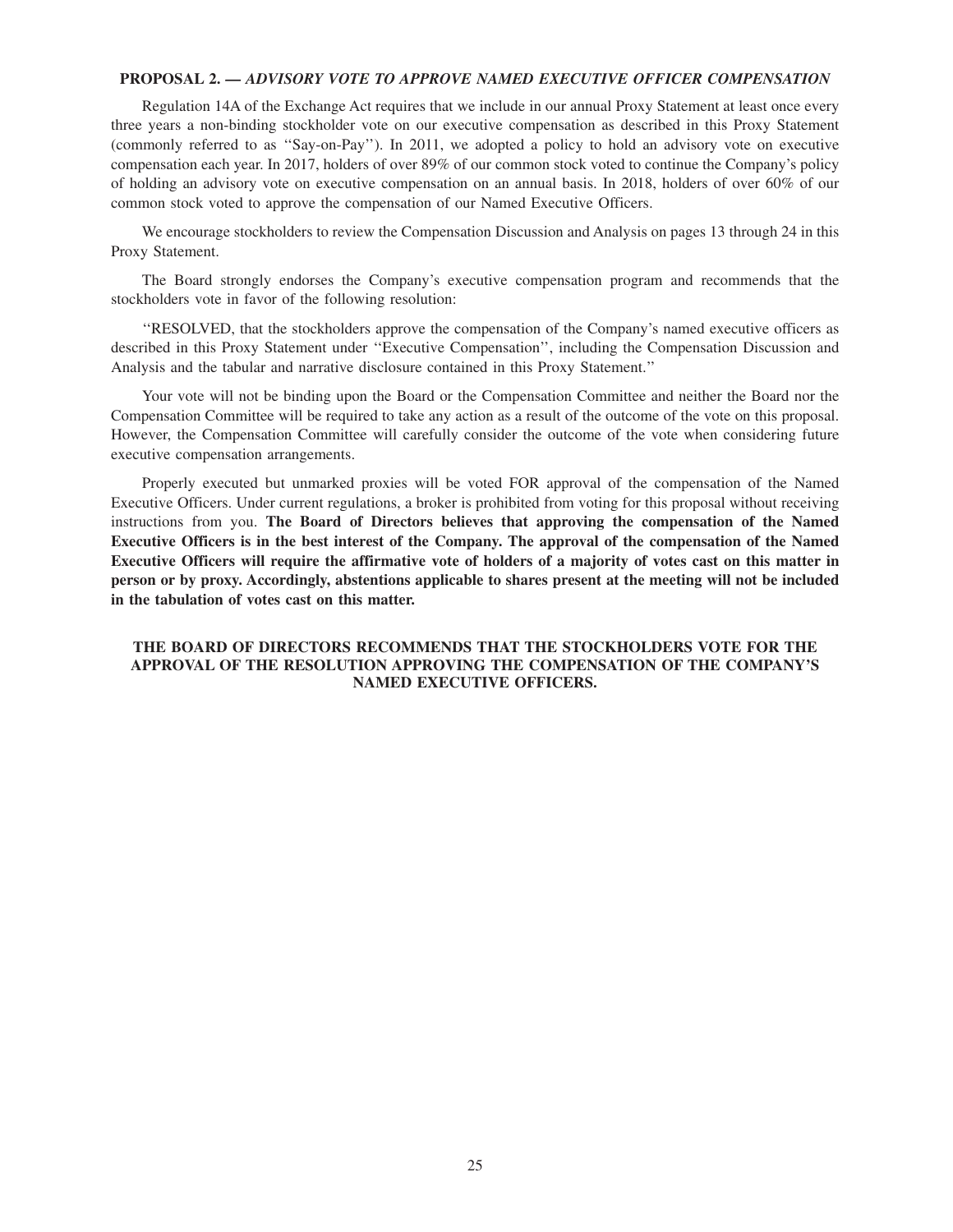## **PROPOSAL 3 —** *RATIFICATION OF THE APPOINTMENT OF INDEPENDENT REGISTERED PUBLIC ACCOUNTING FIRM*

Our Audit Committee has appointed and recommends the ratification of the appointment of Grant Thornton LLP as our independent registered public accounting firm to conduct the audit of our financial statements for the year ending December 31, 2019. Grant Thornton LLP has acted as our independent registered public accounting firm since 2004. Representatives of Grant Thornton LLP are expected to attend our Annual Meeting, are expected to be available to respond to questions by stockholders and will have an opportunity to make a statement if they desire to do so, although it is not expected that a statement will be made.

Shareholder ratification of the appointment of Grant Thornton LLP is not required by the rules of the NYSE or the SEC or by our bylaws. If the stockholders fail to ratify the appointment of Grant Thornton LLP, the Audit Committee will consider whether or not to retain that firm since stockholder ratification of the appointment is not required and the committee has the responsibility for appointment of our independent registered public accounting firm. Even if the stockholders ratify the appointment, the committee, in its discretion, may direct the appointment of a different independent firm at any time during the year if it determines that such a change would be in the best interests of the Company and our stockholders.

**Properly executed but unmarked proxies will be voted FOR approval of the ratification of the appointment of Grant Thornton LLP as our independent registered public accounting firm for the year ending December 31, 2019.** The Board of Directors believes that ratifying the appointment of Grant Thornton LLP is in the best interest of the Company. The approval of the ratification of Grant Thornton LLP will require the affirmative vote of holders of a majority of votes cast on this matter in person or by proxy. Accordingly, abstentions applicable to shares present at the meeting will not be included in the tabulation of votes cast on this matter.

# **THE BOARD OF DIRECTORS RECOMMENDS THAT THE STOCKHOLDERS VOTE FOR THE RATIFICATION OF THE APPOINTMENT OF GRANT THORNTON LLP AS OUR INDEPENDENT REGISTERED PUBLIC ACCOUNTING FIRM FOR THE YEAR ENDING DECEMBER 31, 2019.**

#### **Audit and Audit-Related Fees**

The following table sets forth the fees billed for services performed by Grant Thornton LLP for fiscal years 2018 and 2017:

| 2018      | 2017      |
|-----------|-----------|
| \$455.715 | \$484.216 |
|           |           |
|           |           |
|           |           |
| \$455.715 | \$484.216 |

''Audit Fees'' include fees for professional services rendered in connection with the audit of our financial statements and internal controls over financial reporting for the fiscal year as well as reviews of our interim financial statements included in our quarterly reports on Form 10-Q. The Audit Committee is authorized to delegate to one or more of its members the authority to pre-approve any defined audit and permitted non-audit services to be provided by the independent auditors, and related fees and other terms of engagement on these matters, provided that each pre-approval decision is presented to the full Audit Committee at its next scheduled meeting. In 2018 and 2017, 100% of the audit-related services were pre-approved under authority within certain limits granted by the committee to its chairman pursuant to these pre-approval procedures. Grant Thornton LLP has not provided any tax or other non-audit services to the Company.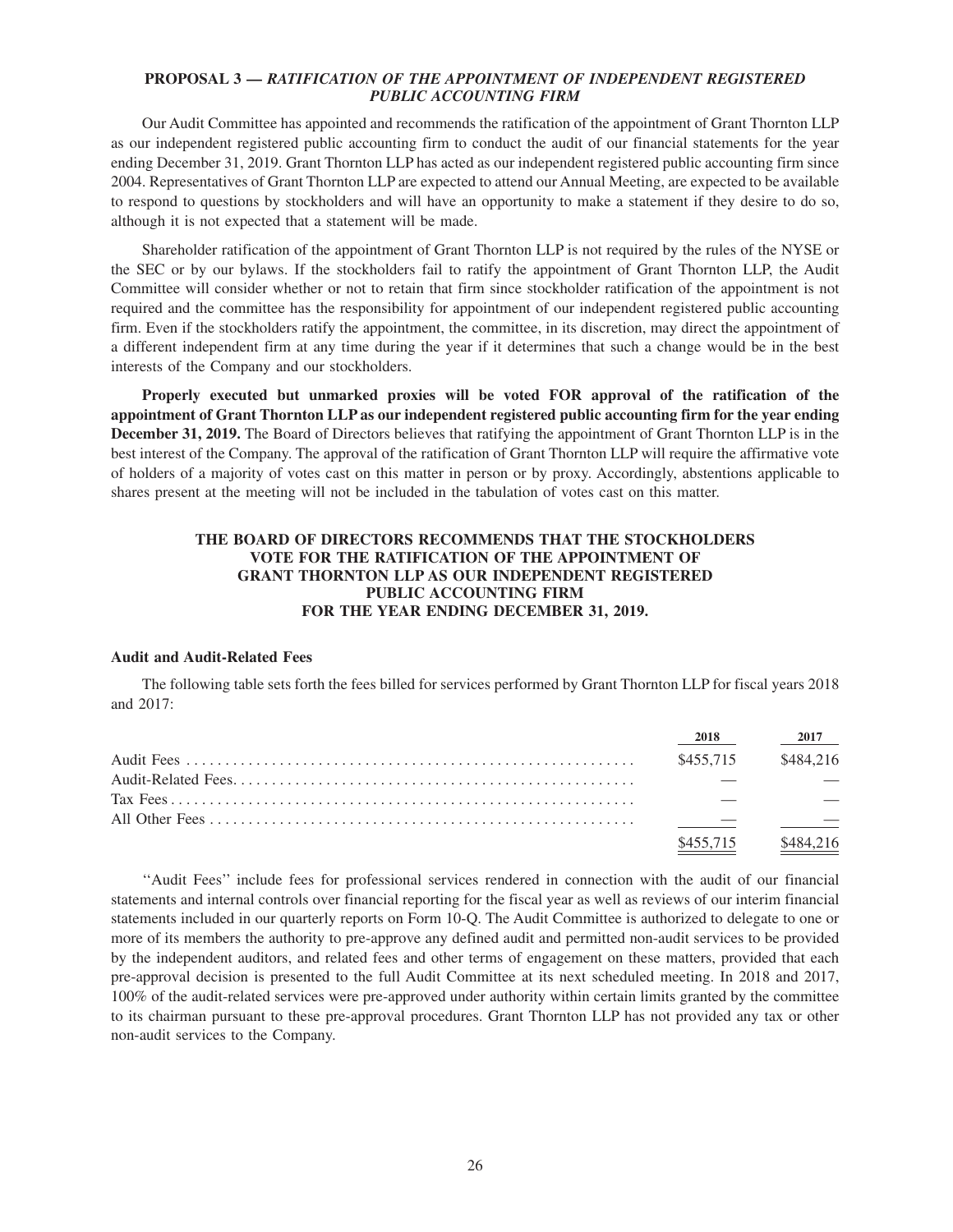## **REPORT OF THE AUDIT COMMITTEE**

The following Audit Committee Report is provided in accordance with the rules and regulations of the SEC. Pursuant to such rules and regulations, this report does not constitute ''soliciting materials'' and should not be deemed filed with or incorporated by reference into any other Company filings with the SEC under the Securities Act of 1933 or the Exchange Act or subject to the liabilities of Section 18 of the Exchange Act, except to the extent the Company specifically incorporates such information by reference.

The Board of Directors has appointed an Audit Committee consisting of Messrs. Trier (Chairman), Brookner, Harris and Pullins, all of whom are financially literate and independent (as that term is defined by the NYSE listing standards and SEC Rule 10A-3(b)). The Board of Directors has determined Messrs. Brookner, Pullins and Trier to be ''audit committee financial experts'' under the rules of the SEC.

Under the Sarbanes-Oxley Act, the Audit Committee is directly responsible for the selection, appointment, retention, compensation and oversight of the Company's independent auditors, including the pre-approval of both audit and non-audit services (including fees and other terms), and the resolution of disagreements between management and the auditors regarding financial reporting, accounting, internal controls, auditing or other matters.

In carrying out its responsibilities, the Audit Committee: (i) makes such inquiries and reviews as are necessary to monitor the Company's financial reporting, its external and internal audits and its processes for compliance with laws and regulations that govern financial reporting, (ii) monitors the adequacy and effectiveness of the accounting and financial controls of the Company and elicits recommendations for the improvement of internal control processes and systems, (iii) reviews the planning, scope and results of the annual audit of the Company's financial statements conducted by the Company's independent auditors, (iv) reviews the scope and approves in advance any other services to be provided by the Company's independent auditors, and (v) provides to the Board of Directors the results of its reviews and any recommendations derived therefrom, including such additional information and materials as it may deem necessary to make the Board aware of significant financial matters that may require Board attention.

The Audit Committee is authorized to engage independent counsel and other advisors it determines necessary to carry out its duties. The committee did not deem it necessary to engage independent counsel for any matters during 2018. Management has the primary responsibility for the financial statements and the reporting process, including the systems of internal controls, and for the preparation of financial statements in accordance with accounting principles generally accepted in the United States of America. The Company's independent auditors are responsible for auditing the financial statements and expressing an opinion on the conformity of those audited financial statements with accounting principles generally accepted in the United States of America. The Audit Committee monitors and reviews these processes, and reviews the Company's periodic reports and quarterly earnings releases before they are filed with the SEC, but is not responsible for the preparation of the Company's financial statements and reports.

In fulfilling its oversight responsibilities, the Audit Committee reviewed and discussed the audited financial statements included in the Company's Annual Report on Form 10-K with management, including a discussion of the quality, not just the acceptability, of the accounting principles, the reasonableness of significant judgments, and the clarity of disclosures in the financial statements. The committee also met with the Company's Chief Executive Officer and Chief Financial Officer to discuss their review of the Company's disclosure controls and procedures and internal control over financial reporting in connection with the filing of Annual Reports on Form 10-K and other periodic reports with the SEC. However, members of the Audit Committee are not employees of the Company and have relied, without independent verification, on management's representation that the financial statements have been prepared with integrity and objectivity and in conformity with accounting principles generally accepted in the United States of America and on the representations of the independent auditors included in their report on the Company's financial statements.

Prior to commencement of audit work, the Audit Committee reviewed and discussed with representatives of Grant Thornton LLP, the Company's independent auditors for fiscal 2018, the overall scope and plans for their audit of the Company's financial statements for fiscal 2018. The committee also reviewed and discussed with representatives of Grant Thornton LLP, who are responsible for expressing an opinion on the conformity of those audited financial statements with accounting principles generally accepted in the United States of America, their judgments as to the quality, not just the acceptability, of the Company's financial statements, any changes in accounting policies, sensitive accounting estimates, accounting principles and such other matters as are required to be discussed with the Audit Committee under auditing standards generally accepted in the United States of America, including the matters required to be discussed by the statement on Auditing Standards No. 1301. The Audit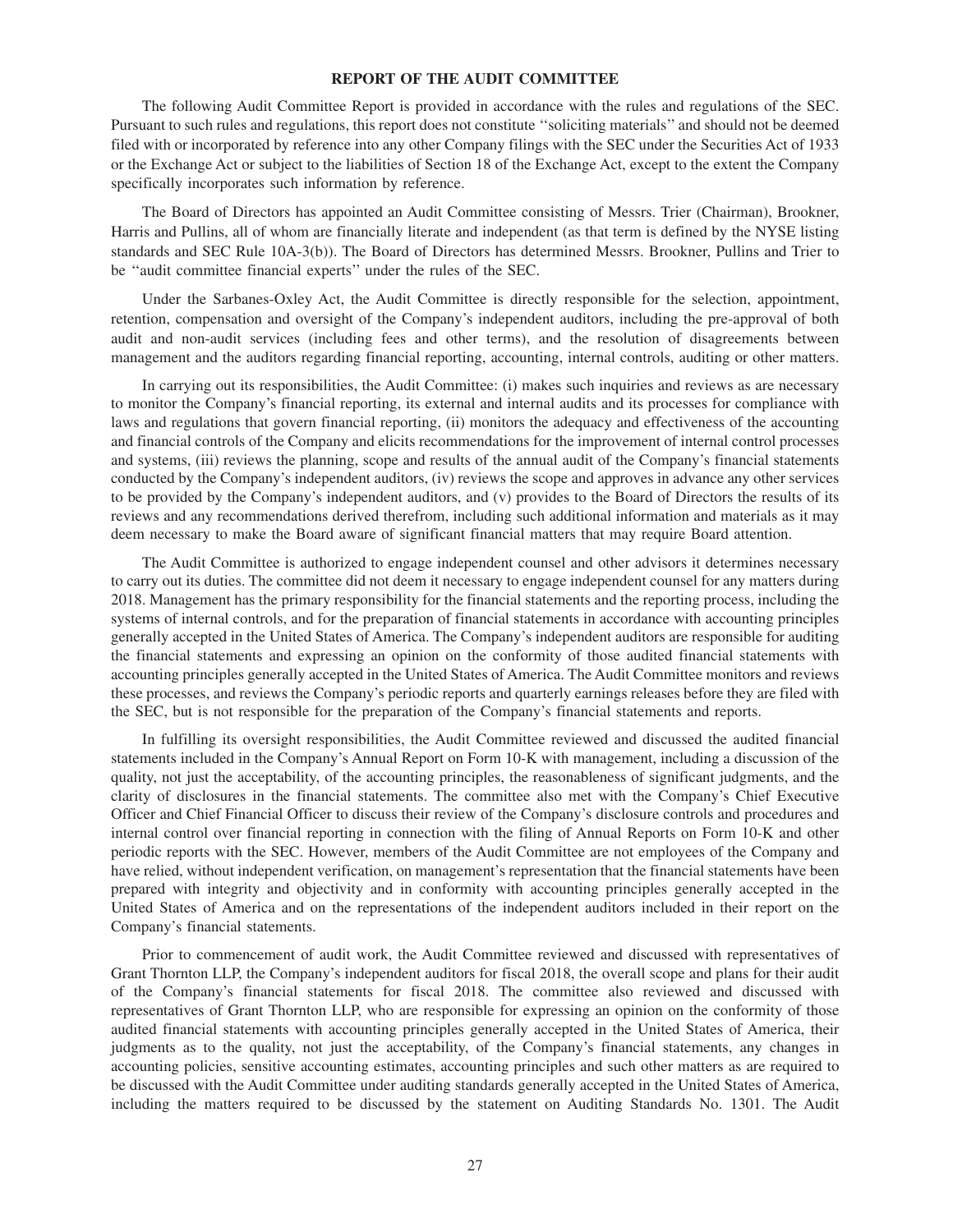Committee met with Grant Thornton LLP, with and without Company management present, to discuss whether any significant matters regarding internal control over financial reporting had come to the auditors' attention during the conduct of the audit, including the material weakness previously reported by the auditors and management's successful remediation of this matter, and the overall quality of the Company's financial reporting.

The Audit Committee has received the written disclosures and the letter from Grant Thornton LLP required by applicable requirements of the Public Company Accounting Oversight Board regarding the independent auditors' communications with the Audit Committee concerning independence and the Audit Committee has discussed with Grant Thornton LLP their independence. The Audit Committee considered, among other things, whether the services Grant Thornton LLP provided to the Company were compatible with maintaining Grant Thornton LLP's independence. The Audit Committee also considered the amount of fees Grant Thornton LLP received for audit and non-audit services.

Based on the reviews and discussions referred to above, the Audit Committee recommended to the Board of Directors that the audited financial statements be included in the Annual Report on Form 10-K for the year ended December 31, 2018 for filing with the SEC.

The Audit Committee is governed by a written charter, adopted by the Board of Directors of the Company, which is included on our website at www.usph.com.

Respectfully submitted,

*The Audit Committee* Clayton K. Trier, Chairman Mark J. Brookner Dr. Bernard A. Harris Jerald L. Pullins